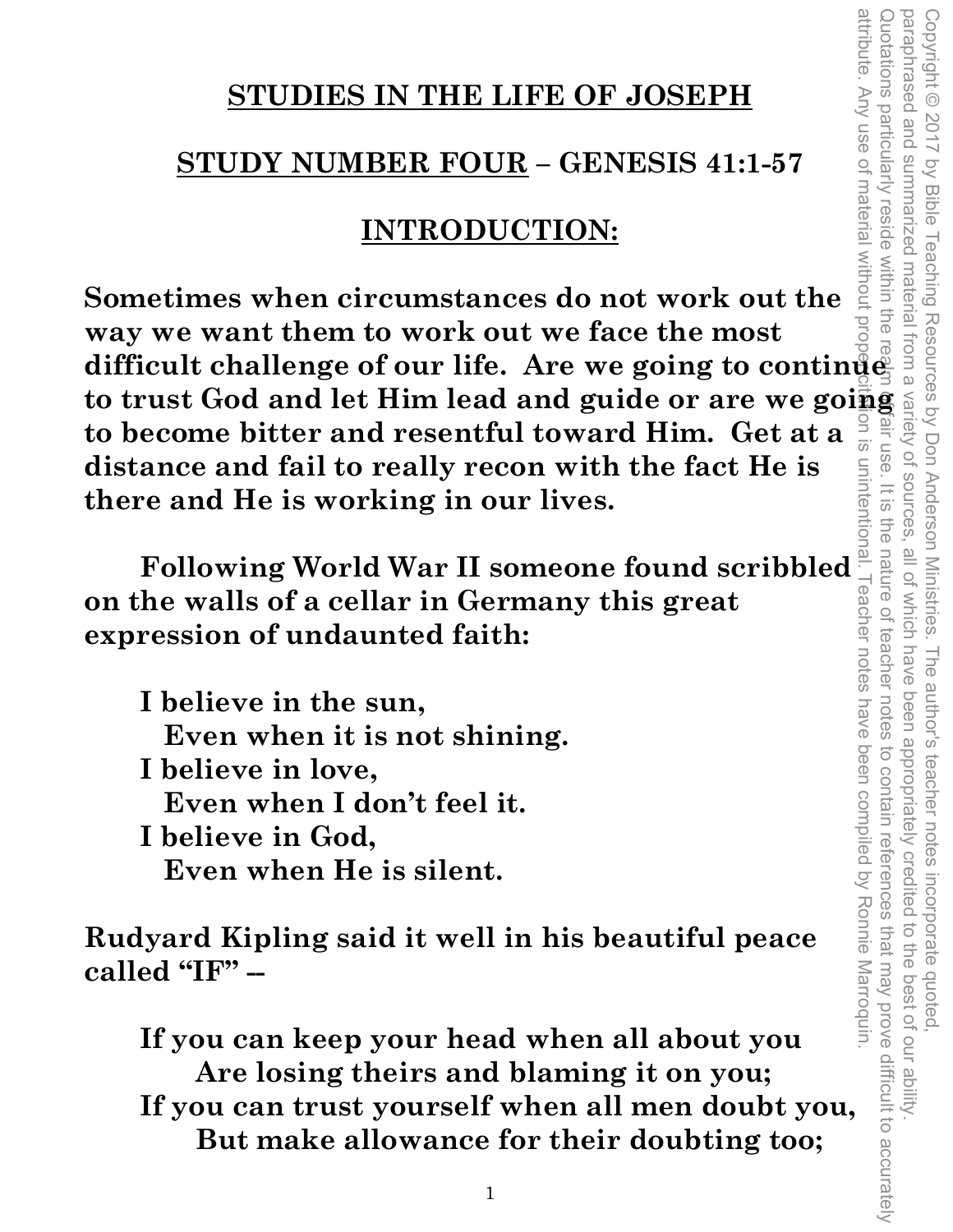**If you can wait and not be tired by waiting, Or, being lied about, don't deal in lies,** 

 **Or, being hated, don't give way to hating, And yet don't look too good, nor talk too wise;** 

**If you can dream -- and not make dreams your master;** 

**If you can think -- and not make thoughts your aim;**   $\bigcirc$ 

 **If you can meet with triumph and disaster** 

 **And treat those two imposters just the same; If you can bear to hear the truth you've spoken** 

 **Twisted by knaves to make a trap for fools, Or watch the things you gave your life to broken,**  attribute. Any use of material without proper citation is unintentional. Teacher notes have been compiled by Ronnie Marroquin. Copyright © 2017 by Bible Teaching Resources by Don Anderson Ministries. The author's teacher notes incorporate quoted,

by Bible Teaching Resources by Don Anderson Ministries.

paraphrased and summarized material from a variety of sources, all of which have been appropriately credited to the best of our ability.

all of which have

The author's teacher notes incorporate quoted,<br>have been appropriately credited to the best of our ability

Variety of sources fair use

Quotations particularly reside within the realm of fair use. It is the nature of teacher notes to contain references that may prove difficult to accurately

feacher

 $rac{1}{\sqrt{2}}$ 

attribute. Any use of

 $\overline{\overline{\omega}}$ 

paraphrased and Copyright © 2017

Summarized material from a

And stoop and build 'em up with wornout tools;<br>
ou can make one heap of all your winnings<br>
And risk it on one turn of pitch-and-toss,  **If you can make one heap of all your winnings And risk it on one turn of pitch-and-toss,** 

 **And lose, and start again at your beginnings And never breathe a word about your loss;** 

 **If you can force your heart and nerve and sinew To serve your turn long after they are gone,** 

 **And so hold on when there is nothing in you Except the Will which says to them: "Hold On";** 

**If you can talk with crowds and keep your virtue, Or walk with kings -- nor lose the common**  Marroquin **touch;** 

 **If neither foes nor loving friends can hurt you; If all men count with you, but none too much;** 

 **If you can fill the unforgiving minute** 

 **With sixty seconds' worth of distance run --**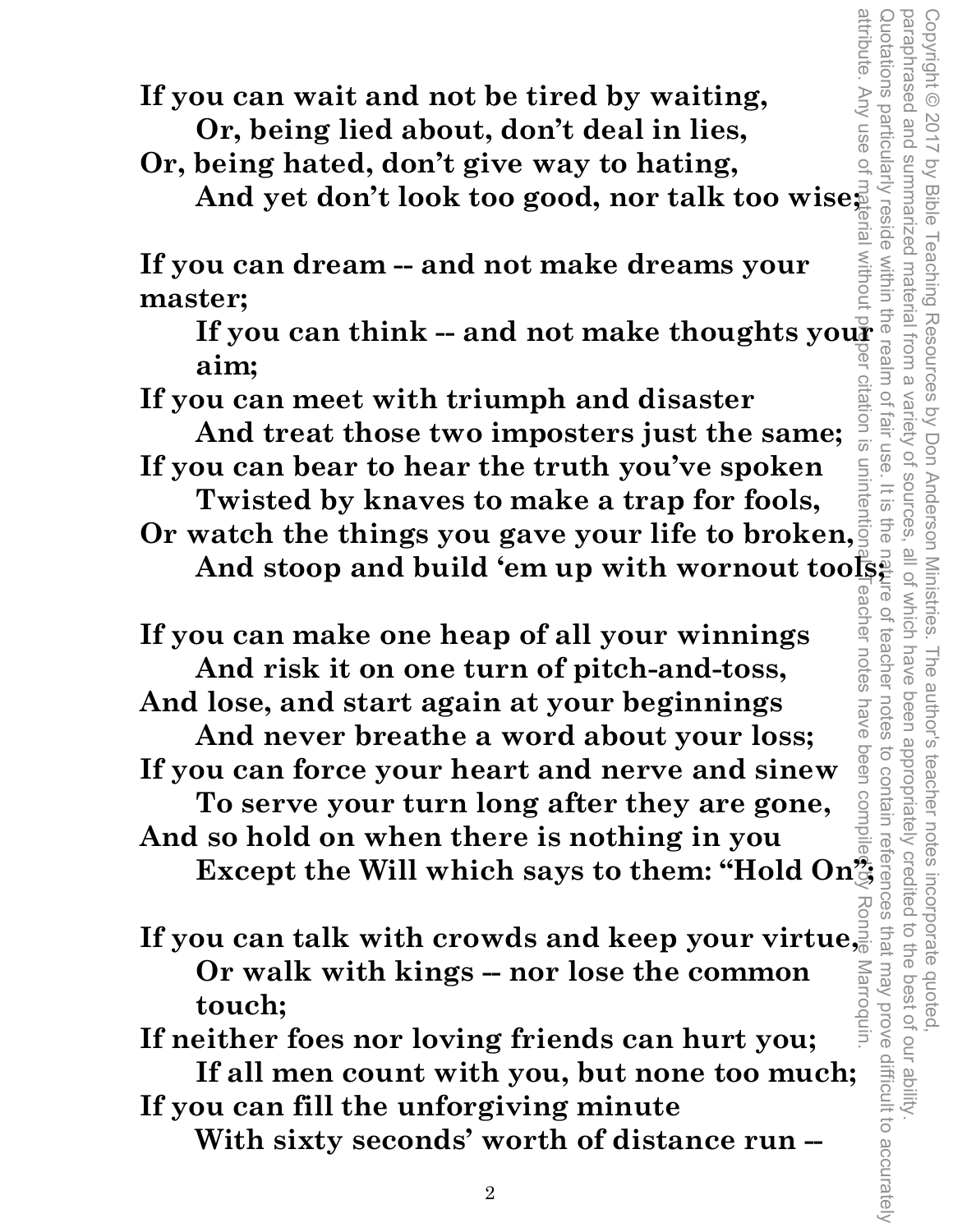**Yours is the Earth and everything that's in it, and -- which is more -- you'll be a Man, my son!** 

**In our last episode of Joseph we were there. He had fully expected and anticipated, having been jailed unjustly for a year that it was going to be through the curves is the Earth and everything that's in it,<br>
and -- which is more -- you'll be a Man, my some**  $\frac{1}{2}$ **<br>
In our last episode of Joseph we were there. He had<br>
fully expected and anticipated, having been jailed<br>
unjus in Pharaoh's court, that it was going to be through them that he was going to get out. In fact after he interpreted the cupbearer's dream we saw the first**  touch of humanity, "please remember me when you ge<del>t"</del> **out to Pharaoh."** 

**How did this study end? The curtain dropped tragically didn't it? We heard those somber words "the chief cupbearer, however, did not remember Joseph, he forgot him."** 

**Look at the first verse today.** 

 **"***When two full years had passed***,"** 

**v. 1 When two full years had passed, Pharaoh had a dream: He was standing by the Nile,** 

**You know if you put that with the last verse "he forgot him" and you realize the emotion of the last chapter and put it with tonight you will have a little bit of a feeling.** 

attribute. attribute. Any use of material without proper citation is unintentional. Teacher notes have been compiled by Ronnie Marroquin. Quotations particularly reside within the realm of fair use. It is the nature of teacher notes to contain references that may prove difficult to accurately Copyright © 2017 by Bible Teaching Resources by Don Anderson Ministries. The author's teacher notes incorporate quoted,<br>paraphrased and summarized material from a variety of sources, all of which have been appropriately c paraphrased and summarized material from a variety of sources, all of which have been appropriately credited to the best of our ability. Copyright © 2017 by Bible Teaching Resources by Don Anderson Ministries. The author's teacher notes incorporate quoted, or materia unintentional. I eacher notes ine nature of feacher notes rroquin.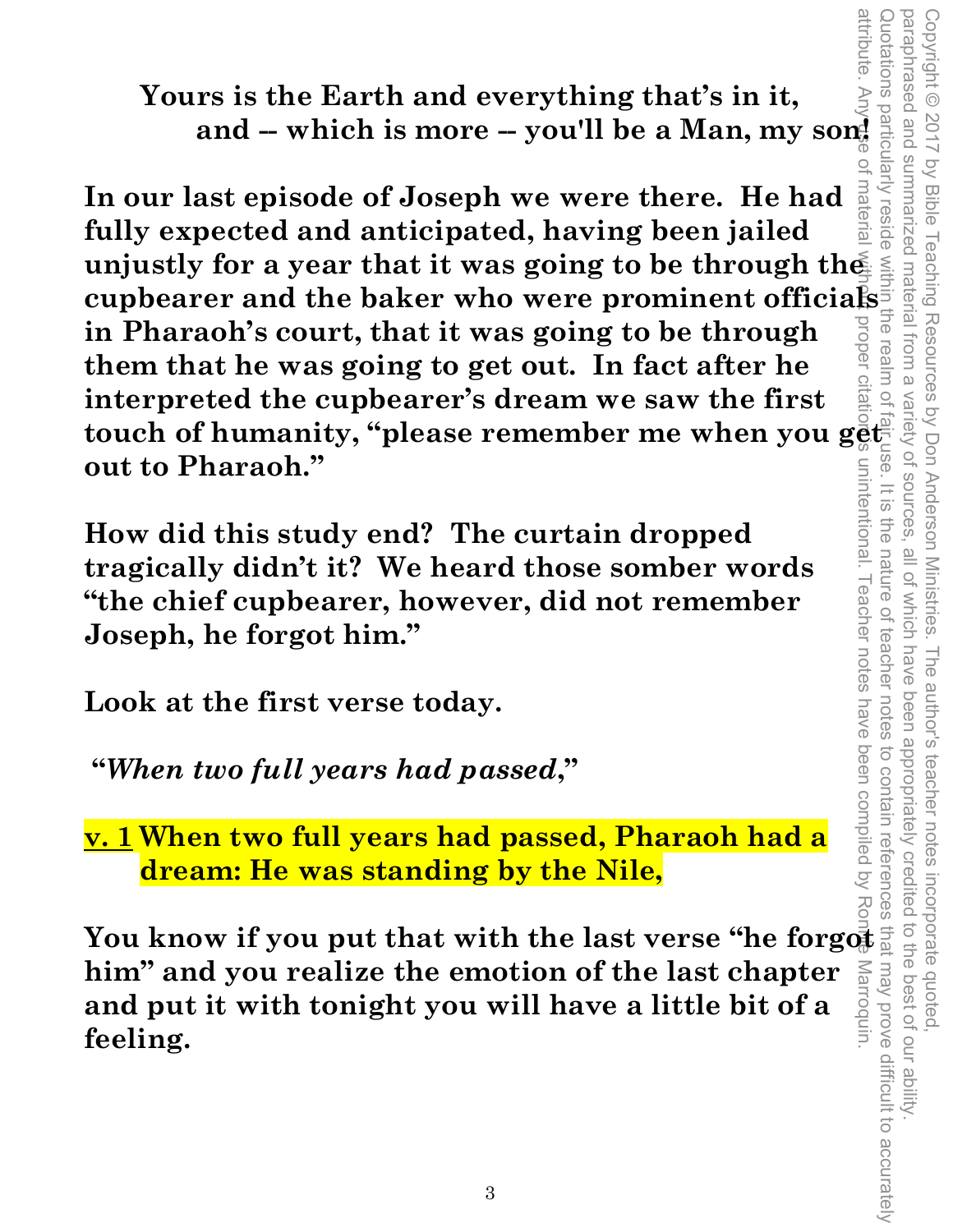**Let's suppose that you have interpreted dreams that are going to involve a 72 hour release or execution as the case may be and a dramatic birthday party for Pharaoh with some expectations that at that 72 hour at time limit you too are going to hear some good news. time limit you too are going to hear some good news.** 

**How would you feel at hour 73, 74? Example 24 months -- 104 weeks -- 730 days -- 17,520 hours, since our last study? 17,520 hours, since our last study?** 

**Every time you would hear the door swing open you would say certainly it is now time. You would read the papers and you want in the line of the papers and you want in the papers of the state of the state of the papers of the state of the state of the state of the state o papers and you would see that everything that you said came true. Surely the cupbearer is working it and, of course, there is a lot of red tape in the government but it is only going to be a few more days. Now it has been two full years. How would you feel?**  attribute. Any use of material without proper citation is unintentional. Teacher notes have been compiled by Ronnie Marroquin.

Copyright © 2017 by Bible Teaching Resources by Don Anderson Ministries. The author's teacher notes incorporate quoted,

The author's teacher notes

been appropriately credited

Teaching Resources by Don Anderson Ministries.

paraphrased and summarized material from a variety of sources, all of which have been appropriately credited to the best of our ability.

which have teacher

 $\frac{10}{2}$ 

Variety of sources.

 $\overline{2}$ 

paraphrased and Copyright © 2017

Vy Bible

votations particularly

Quotations particularly reside within the realm of fair use. It is the nature of teacher notes to contain references that may prove difficult to accurately

notes

to contain references that may prove difficult to accurately

incorporate quoted,<br>edited to the best of our ability

**You know it is an amazing thing. You never once see Joseph question God's dealings in his life. Triumphantly he faces it.** 

**Certainly he has probably had a lot of these feelings going through his mind. But how can we get into the feelings of a man who just does not understand.**  Ronnie Marroquin

**He is now 30 years of age. He has spent 13 of those years in slavery and behind bars and faced excruciating periods of suffering.** 

**Do you think he might have a reason for being depressed?**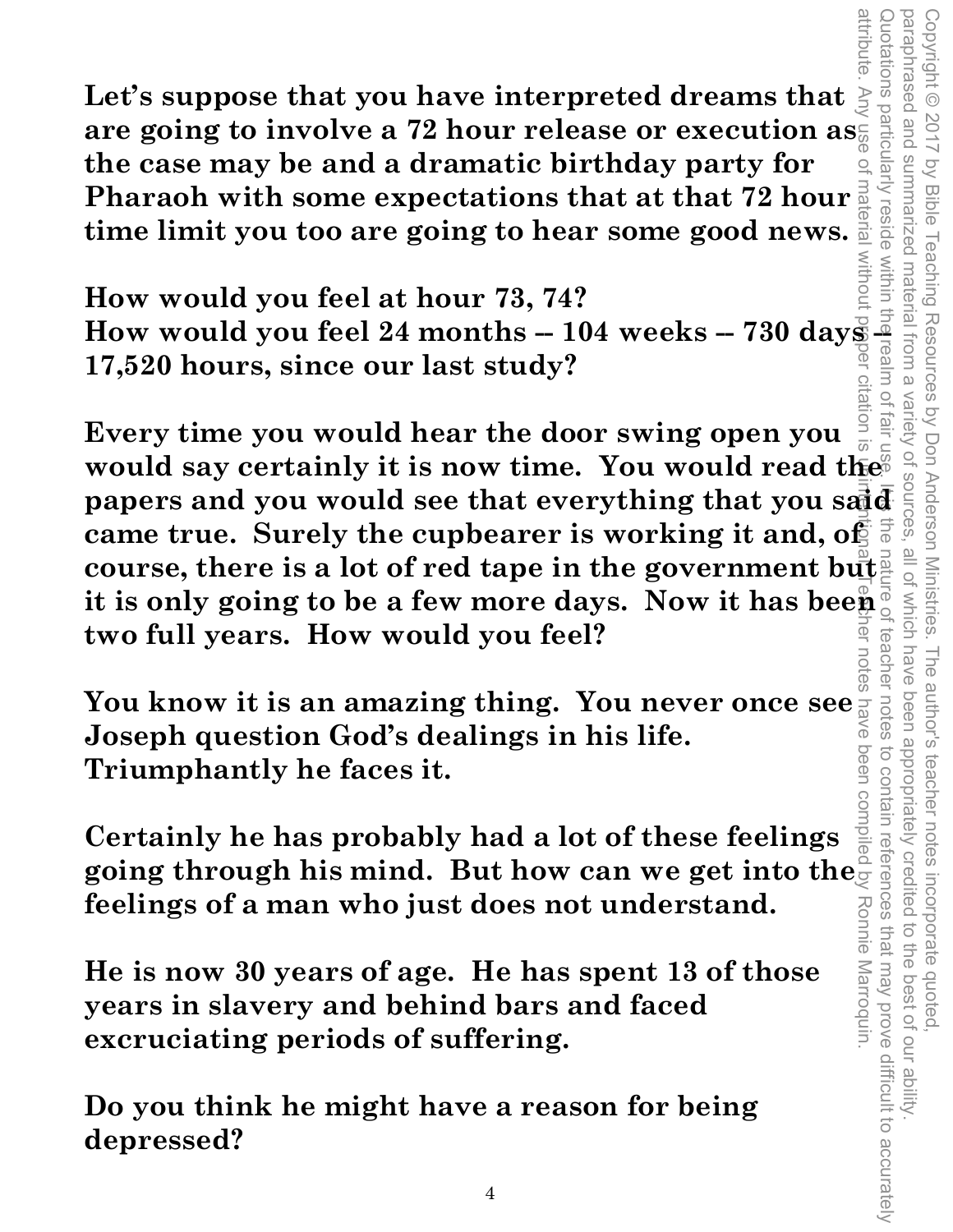uninter

**Do you think that maybe he has screamed at the walls** and want to blame the fact that he is here upon God?  $\bar{\mathbb{S}}\mathbb{I}^2$ **do not think so.** 

**The secret to Joseph's triumph is in** 

# **Isaiah 26:3, 4**

**Example 20:**<br> **Point is in**<br> **Ah 26:3, 4**<br> **You will keep in perfect peace him whose mind is**  $\frac{20}{3}$ **steadfast, because he trusts in you. Trust in the Lord forever, for the Lord, the Lord, is the Rock eternal. The Lord was never designed to be the perimeter. He is a set of the Lord was never designed to be the perimeter. He is a set of**  $\frac{1}{2}$  **is**  $\frac{1}{2}$ **. The Lord was never designed to be the perimeter. He is a set of \frac{1** 

**designed to be at the center. And when He is put on the perimeter of our lives and if He is not dead center thereor**<br>is going to be trouble. God made that clear when he<br>outlined the camp of Israel. In the center of the **is going to be trouble. God made that clear when he outlined the camp of Israel. In the center of the tabernacle, in the center of the Holy of Holies, in the center of the Ark, in the midst of the camp was the presence of God among His people. And as long as He is dead center in your heart all these other things are only going to serve as contributions to make you a better person. God is going to use you, you just keep trusting Him.**  attribute. Any use of material without proper citation is unintentional. Teacher notes have been compiled by Ronnie Marroquin.

**Joseph did not shove God out of the center of his life.** 

**And so** 

**"***When two full years had passed, Pharaoh had a dream***:"**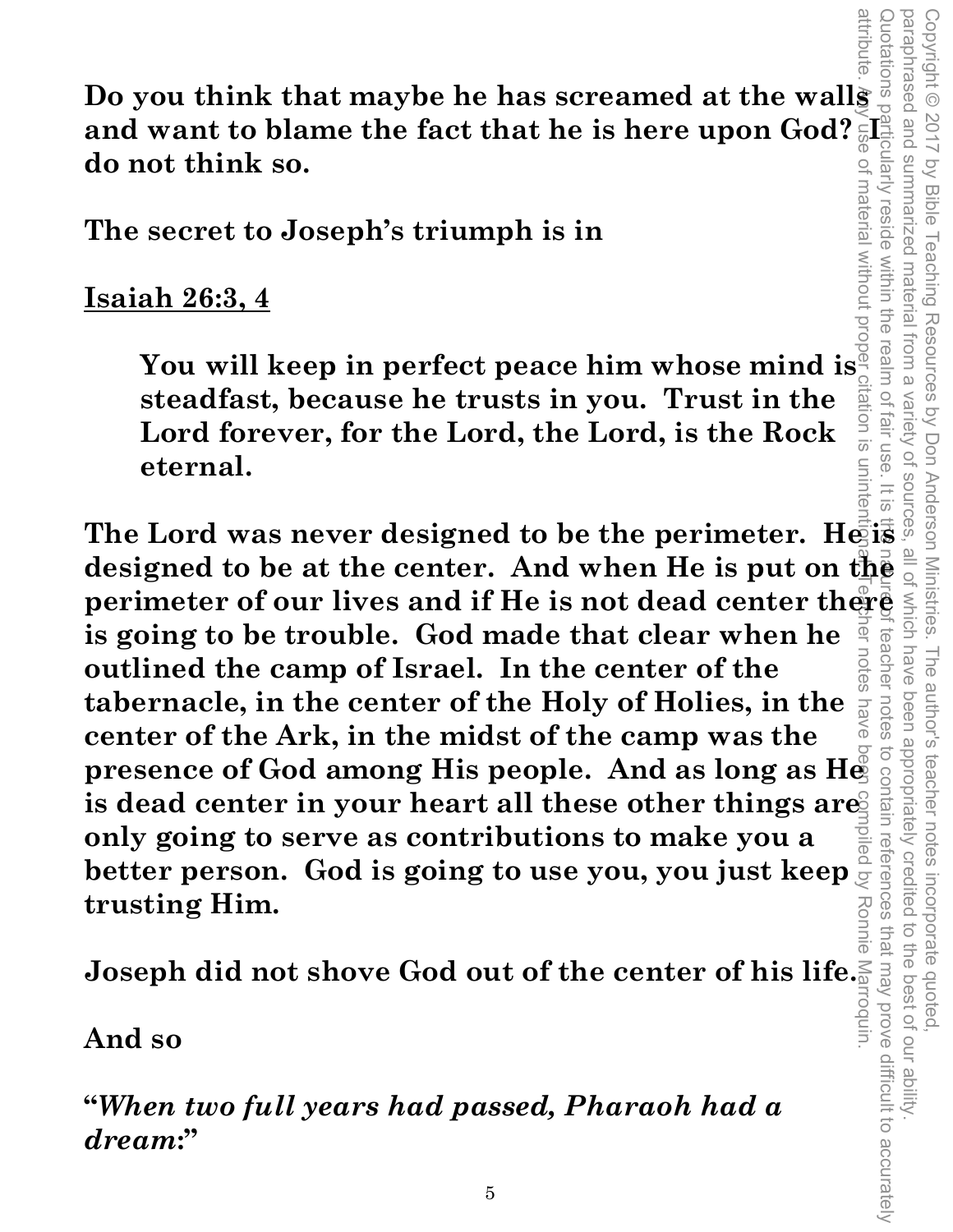**v. 1 When two full years had passed, Pharaoh had a dream: He was standing by the Nile,** 

**I love that. What is God saying? "Hey Joseph. I realize that two years ago you thought I was the cupbearer and the baker but I have a surprise for you. It is the dream of the Pharaoh, not the cupbearer and the baker. So it is my perfect timing now." He had a dream.** 

Is God's timing always perfect? It will blow you awa<u>ys</u> **when you understand it.** 

# **John 13:1**

**Jesus knowing that His hour had come to depart from this world.** 

# **Gal. 4:4,5**

**When the fullness of time was come, God sent forth His Son.** 

# **Eccles. 3:11**

 **He makes all things beautiful in His time.** 

**Pharaoh had a dream and he was standing by the Nile. That is the great river that irrigates the land of Egypt and flows into the Mediterranean Sea. It is the major source of the water supply.**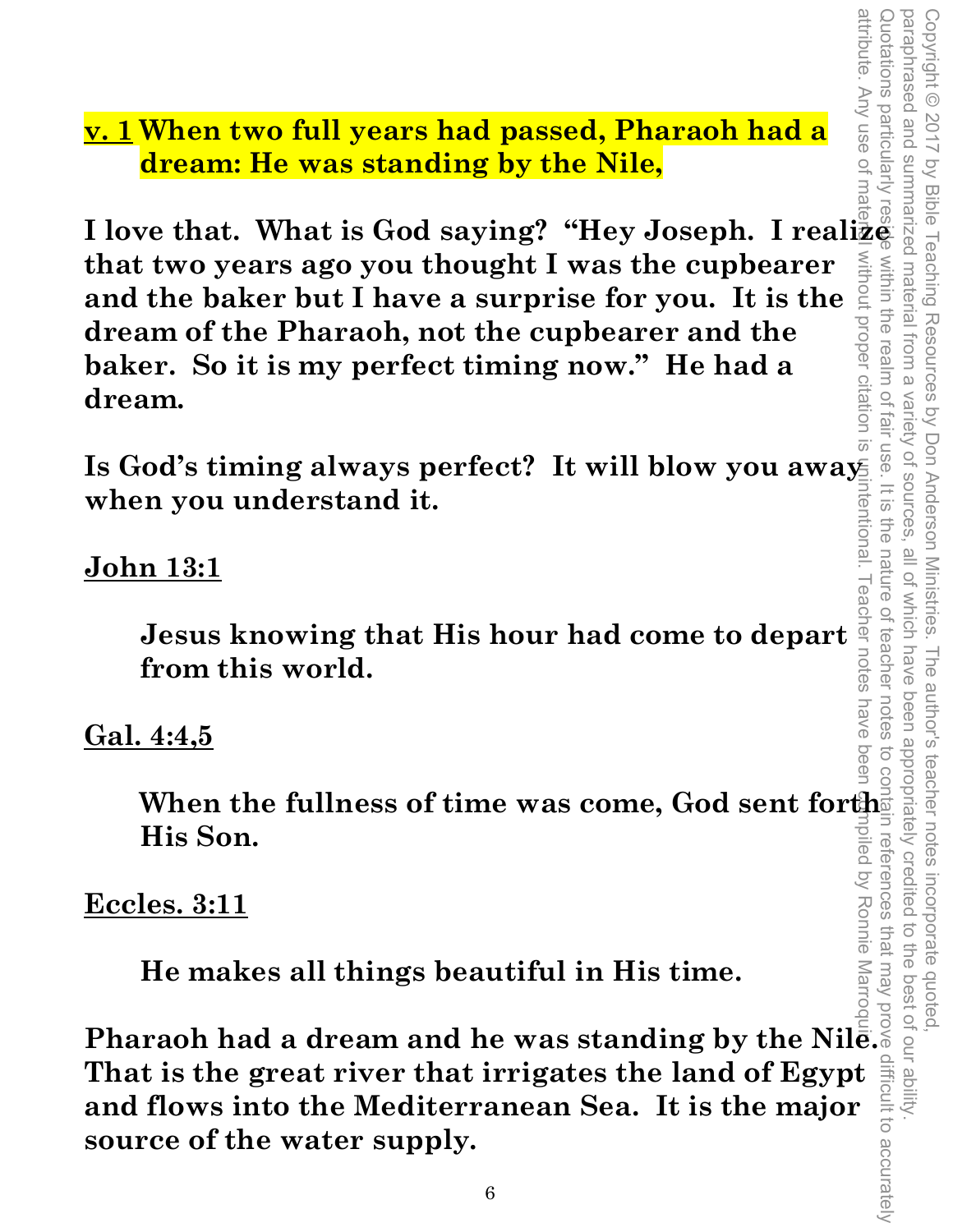- attribute. Any use of material without proper citation is unintentional. Teacher notes have been compiled by Ronnie Marroquin. Quotations particularly reside within the realm of fair use. It is the nature of teacher motes to contain references that may prove difficult to accurately paraphrased and summarized material from a paraphrased and summarized material from a variety of sources, all of which have been appropriately credited to the best of our ability. Copyright © 2017 by Bible Teaching Resources by Don Anderson Ministries. Copyright © 2017 by Bible Teaching Resources by Don Anderson Ministries. The author's teacher notes incorporate quoted, within the realm of fair use. Variety of sources  $rac{1}{\sqrt{2}}$ rientio ine nature o all of which have been appropriately credited teache . The author's teacher notes incorporate quoted,<br>I have been appropriately credited to the best of our ability  $\overrightarrow{C}$ avoid vem tem
- **v. 2 when out of the river there came up seven cows, sleek and fat, and they grazed among the reeds.**
- **v. 3 After them, seven other cows, ugly and gaunt, came up out of the Nile and stood beside those on the riverbank.**

**Now we have 14 head of cattle up on the riverbank, 7 good ones and 7 bad ones.** 

**<u>v. 4 And the cows that were ugly and gaunt ate up the</u> seven sleek, fat cows. Then Pharaoh woke up.** 

**Now the only way you could explain a dream like that is that Pharaoh had Mexican food the night before.** 

I think he felt so guilty about it he sat down and ate  $a_n^{\bar{S}}$ whole bowl of Frosted Mini wheat cereal and goes back **to sleep again.** 

- **v. 5 He fell asleep again and had a second dream; Seven heads of grain, healthy and good, were growing on a**<br>**a single stalk.**<br>a single stalk. **a single stalk.**
- **<u>v. 6</u> After them, seven other heads of grain sprouted --<br>
thin and scorched by the east wind.<br>
v. 7 The thin heads of grain swallowed up the seven thin and scorched by the east wind.**
- **v. 7 The thin heads of grain swallowed up the seven healthy, full heads. Then Pharaoh woke up; it had**  $\frac{d}{dt}$ **<br>been a dream.**<br><sup>7</sup> **been a dream.**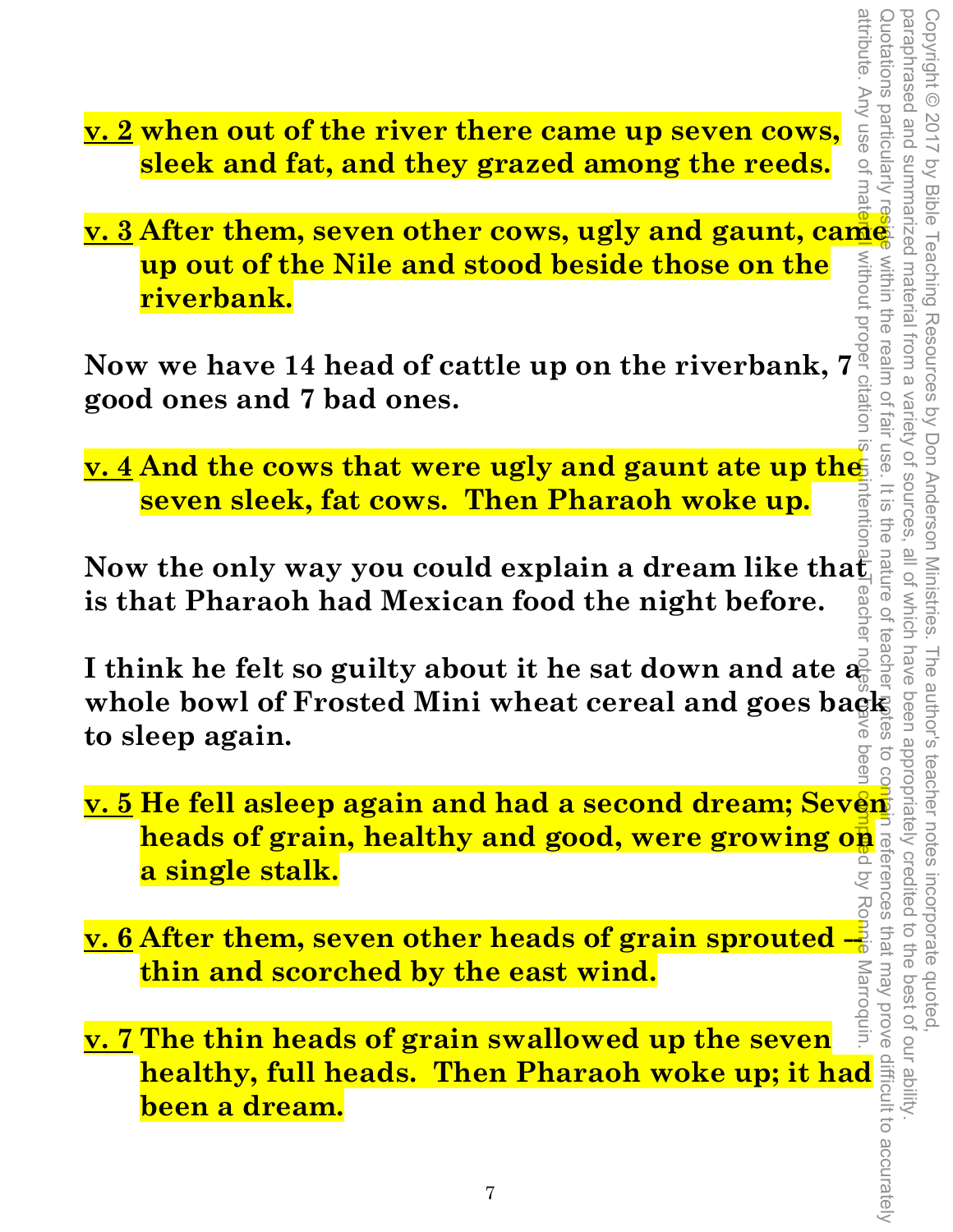**He had two different dreams. One the gaunt cattle He had two different dreams. One the gaunt cattle**<br>swallowing up the fat ones. And then heads of grain. <sup>5</sup><br>Seven heads on a stalk being swallowed up by – that<br>were fat and beautiful by others that were not full<br>heads of **Seven heads on a stalk being swallowed up by – that were fat and beautiful by others that were not full heads of grain.** 

**v. 8 In the morning his mind was troubled, so he sent for all the magicians and wise men of Egypt. Pharaoh told them his dreams, but no one could interpret them for him.** 

attribute. Any use of material without proper citation is unintentional. Teacher notes have been compiled by Ronnie Marroquin. Quotations particularly reside within the realm of fair use. It is the nature of teacher notes to contain references that may prove difficult to accurately **Do you remember last time when Joseph went into the prison and the two men had had a dream and he found**  $\frac{1}{2}$ **them dejected? He found them with their faces sad,**  inai nature **why?** 

Copyright © 2017 by Bible Teaching Resources by Don Anderson Ministries. The author's teacher notes incorporate quoted,

Teaching Resources by Don Anderson Ministries.

paraphrased and summarized material from a variety of sources, all of which have been appropriately credited to the best of our ability.

**all of** 

**HICh have** ceache

notes

to contain references that may prove

been appropriately credited

incorporate quoted,<br>edited to the best of our ability

The author's teacher notes

attribute

paraphrased and

**Summarized** 

material

from a

Variety of sources

epises outions particularly reside

Copyright © 2017 by Bible

**They knew that there was some indication of their future in those dreams. And now Pharaoh is troubled by this. God is trying to communicate something by those dreams and Pharaoh wants to know what the meaning of that is.** 

**And so he calls in all the guys who are supposed to know and no one could pull it off. Nobody could give him any kind of relief or semblance of understanding**  nne Marroquin **or orientation for it.** 

**Isn't verse 9 incredible?** 

**<u>v. 9</u> Then the chief cupbearer said to Pharaoh, "Today <b>I am reminded of my shortcomings.**<br> **am reminded of my shortcomings.**<br>
<sup>8</sup> **am reminded of my shortcomings.**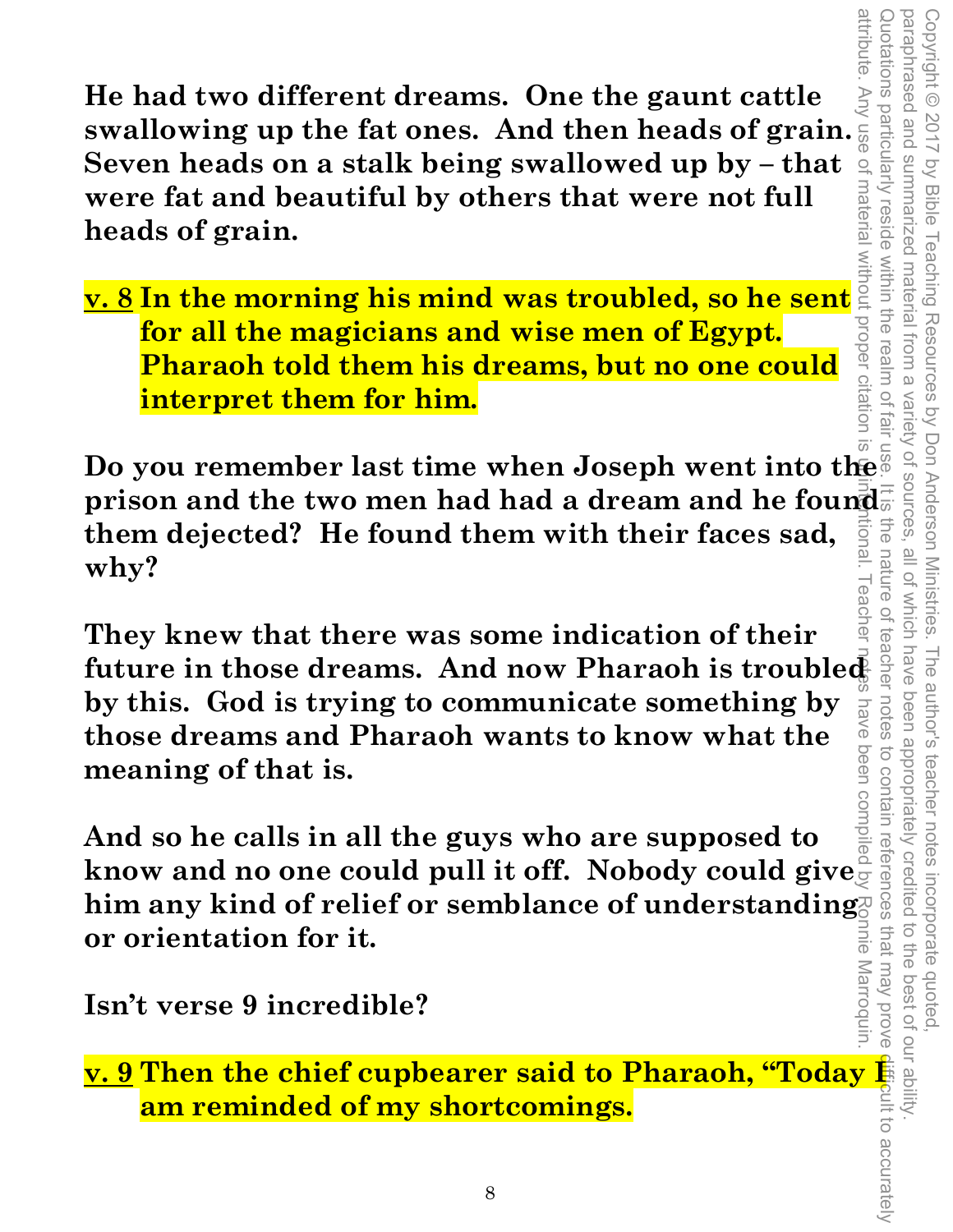attribute. Any use of material without proper citation is unintentional. Teacher notes have been compiled by Ronnie Marroquin. Quotations particularly reside within the realm of fair use. It is the nature of teacher notes to spintain references that may prove difficult to accurately paraphrased and paraphrased and summarized material from a variety of sources, all of which have been appropriately credited to the best of our ability. Copyright © 2017 by Bible Teaching Resources by Don Anderson Ministries. The author's teacher notes incorporate quoted, Copyright © 2017 wotations particularly reside within the realm of summarized material from a by Bible Teaching Resources by Don Anderson Ministries. Variety of sources fair use  $rac{1}{\sqrt{2}}$ ine all of Which have teacher notes nave **ICeS** 

**That takes us back to verse 23 doesn't it? The** 

That takes us back to verse 23 doesn't it? The<br>cupbearer did not remember Joseph. He forgot him.<br>Now isn't it amazing how God puts all the pieces<br>together. He blots that out of the cupbearer's mind<br>because it is not on His **Now isn't it amazing how God puts all the pieces together. He blots that out of the cupbearer's mind because it is not on His time schedule for that to happen.** 

**The fact that the check did not come through. The fact that the project was not pulled off. The fact that there was a delay over here is God's prerogative in any person's life for something better.** 

**And you do not have any right to an opinion until all the facts are in so just bug off for a little bit and lay**  back and let God work in that thing because when it  $\hat{\mathbf{a}}$  ll **comes together you will really see it and you will be excited and there will be Christians around who will vindicate that.** 

**Excrited and there will be Christians around who will assume that will be christians around who will as a state of value of them can give him any kind of a state of**  $\frac{3}{8}$  **as**  $\frac{3}{8}$  **as**  $\frac{3}{8}$  **as**  $\frac{3}{8}$  **as \frac{ through and none of them can give him any kind of relief for the dream the cupbearer says, "oh I am reminded of my shortcomings." Can I ask you what the shortcomings were so we can avoid them?" I think shortcomings were so we can avoid them?"** I think shortcomings were so we can avoid them?" I think shortcomes that may prove difficult to accurately Marroquin **Christians.** 

- **1. An ungrateful spirit. An ungrateful spirit.**
- **2. A selfish attitude.**
- **3. Forgetful of a favor. Forgetful of a favor.**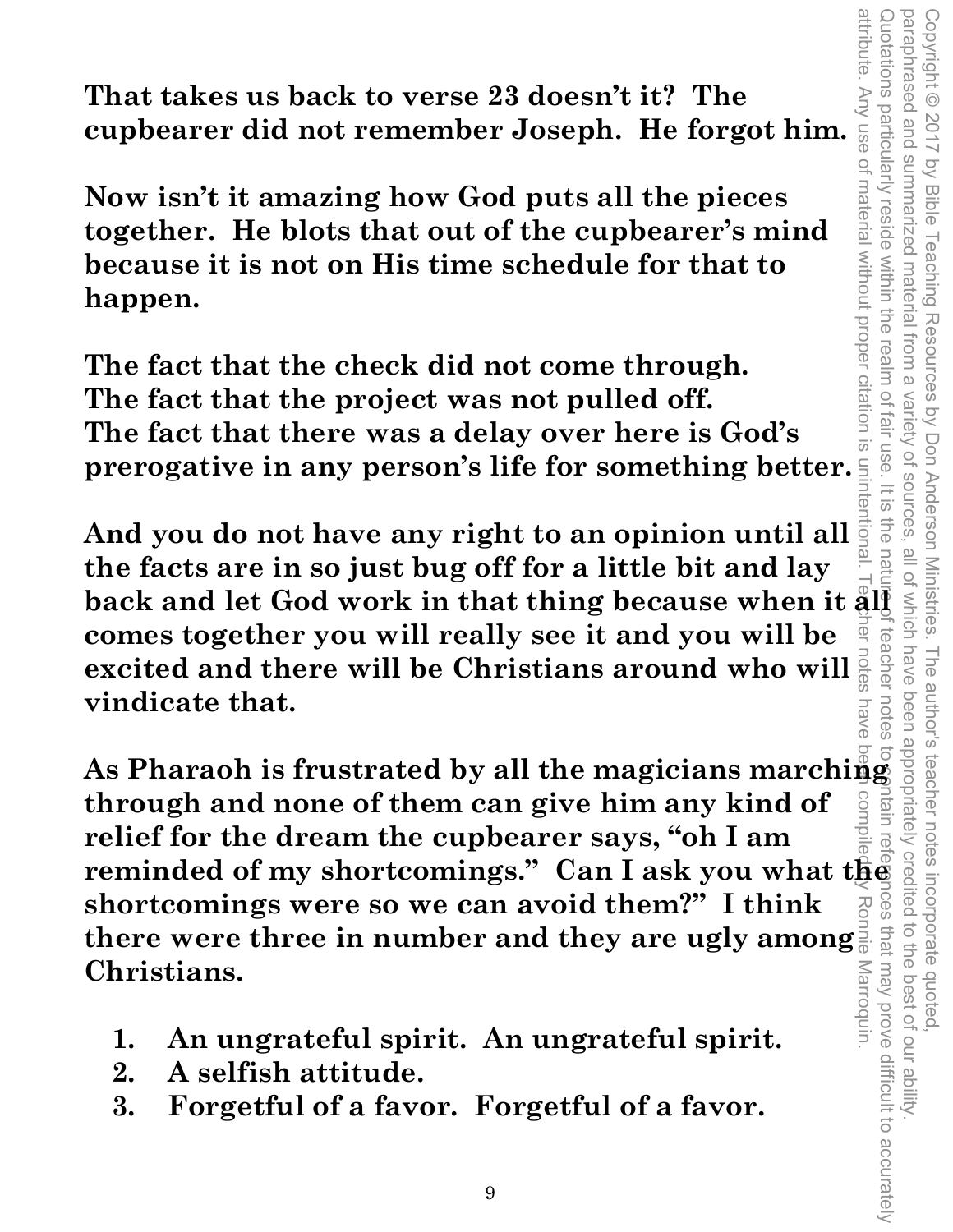**He was so consumed and so excited with his new position again with Pharaoh that he forgot about Joseph completely. It just slipped out of his mind. And now the cupbearer tells the story.** 

- **v. 10 Pharaoh was once angry with his servants, and he imprisoned me and the chief baker in the house of the captain of the guard.**  Quotations particularly reside within the realm of fair use. It is the nature of teacher notes to contain references that may prove difficult to accurately
- **v. 11 Each of us had a dream the same night, and each dream had a meaning of its own.**   $\overline{\odot}$
- attribute. Any use of material without proper citation is unintentional. Teacher notes have been compiled by Ronnie Marroquin. **<u>v. 12</u> Now a young Hebrew was there with us, a servant.<br>The captain of the guard. We told him our and**  $\frac{1}{2}$ ltional. **of the captain of the guard. We told him our dreams,** *[and Pharaoh you know what?]* **and he**  I eacher notes **interpreted them for us, giving each man the interpretation of his dream.**

Copyright © 2017 by Bible Teaching Resources by Don Anderson Ministries. The author's teacher notes incorporate quoted,

paraphrased and summarized material from a variety of sources, all of which have been appropriately credited to the best of our ability.

nature of

teachel

have notes

 $\overline{O}$ 

difficult to accurately

Copyright © 2017 by Bible Teaching Resources by Don Anderson Ministries. The author's teacher notes incorporate quoted,<br>paraphrased and summarized material from a variety of sources, all of which have been appropriately c

attribute. Any use of materia Quotations particularly resid

in the rea

**Tall USe** 

**And you know what else Pharaoh?** 

**v. 13 And things turned out exactly as he interpreted them to us: I was restored to my position, and the other man was hanged."** 

**So Pharaoh says, "I have to get a hold of that man." Calls Potiphar on the phone and he says, "Do you have a Hebrew slave down there?" "Yeah, I sure do." Marroo** 

**v. 14 So Pharaoh sent for Joseph, and he was quickly brought from the dungeon. When he had shaved and changed his clothes, he came before Pharaoh.**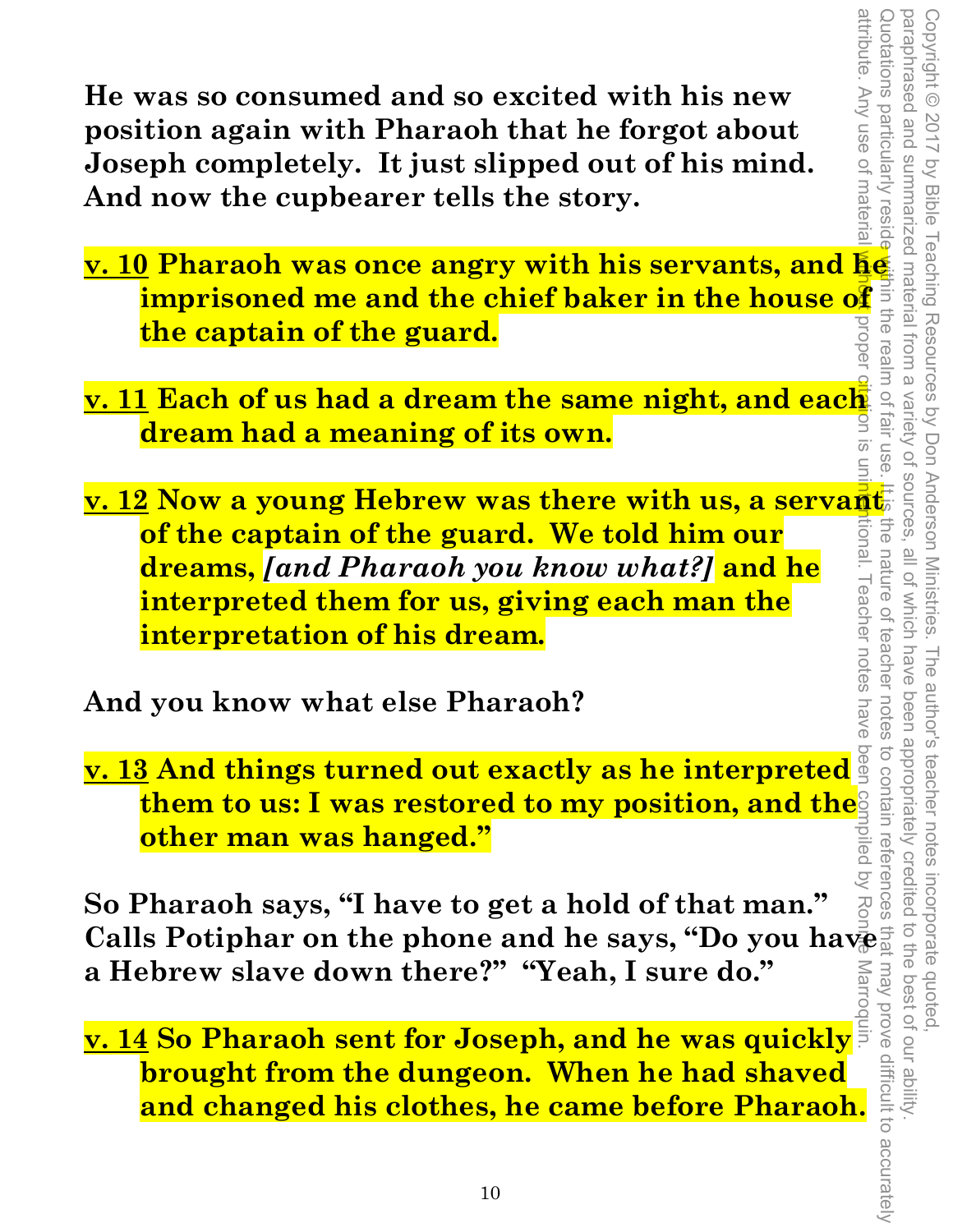**Can you believe that? Just that quick, calls him on the phone, before you know him Joseph is SOAKING and STEAMING and SHOWERING and SHAVING and getting in some fancy dudes and he is walking into the presence with an audience to the king of the land.**<br>That is the way God does things. **presence with an audience to the king of the land. That is the way God does things.** 

attribute. Any use of meyerial without p<del>ro</del>per citation is unintent<u>ion</u>al. Teacher notes have been compiled by <mark>Ronnie</mark> Marroquin. Quotations particularly reside within the realm of fair use. It is the nature of teacher notes to contain references that may prove difficult to accurately **God allows long periods of delay in our lives so we will learn what it is to trust Him. He loves to have things on hold in your life. If you do not believe that just walk with Him for a while because while everything is on**  $\frac{5}{5}$  **and hold and there is no provision forthcoming or no<br>answer to your prayers, those are the times whe with Him for a while because while everything is on**  use. **hold and there is no provision forthcoming or no answer to your prayers, those are the times when you**   $\overline{5}$ **are really dependent and you are really sensitive and you are really searching His face and seeking for His**  will. Then when you have it you are so excited and you<sup>?</sup> **are blown away with all the activity involvement, the Lord sometimes has to put back on hold again because**  He wants some time with you. And He lets those long **periods of delay go on. But when he drops the gate and he lets things happen. Whoo they happen fast, quick and oh how beautiful it is for everybody to see that.** 

Copyright © 2017 by Bible Teaching Resources by Don Anderson Ministries. The author's teacher notes incorporate quoted,

The author's teacher notes

been appropriately credited

incorporate quoted,<br>edited to the best of our ability

Resources by Don Anderson Ministries.

paraphrased and summarized material from a variety of sources, all of which have been appropriately credited to the best of our ability.

all of Which have

paraphrased and Copyright © 2017

summarized material

trom a

by Bible

Teaching

ntain refere iled b **v. 15 Pharaoh said to Joseph, "I had a dream, and no one can interpret it. But I have heard it said of you that when you hear a dream you can interpret it."** 

**Example 12. The United State Wear of the land and the king just a space of the land and the king just a space says, "I had a dream and I understand that you can<br>
interpret it."<br>
interpret it."<br>
<sup>11</sup> says, "I had a dream and I understand that you can interpret it."**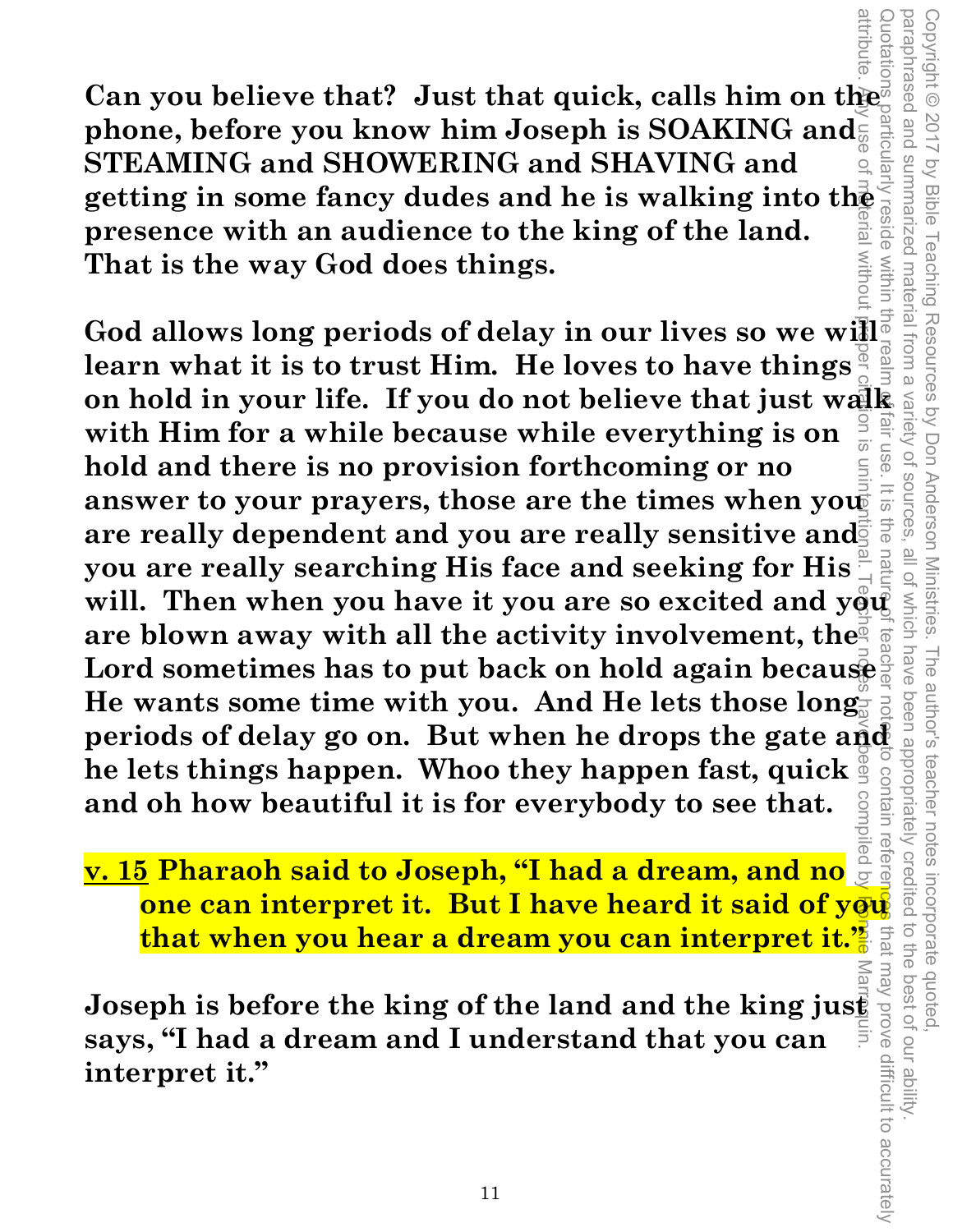**I love the way Joseph responds.** 

**When we start responding this way, I tell you things are going to really begin to happen in your life.** 

# **v. 16 "I cannot do it," Joseph replied to Pharaoh,** *[and his first words]* **"but God will give Pharaoh the answer he desires."**

**Isn't that great! When you are recognizing your own inadequacy and you realize you cannot and your only hope is for outside help and you have never lost your confidence in God first thing he does is "I cannot but**  $\frac{1}{2}$ **"**<br>know who can." **know who can."** 

Copyright © 2017 by Bible Teaching Resources by Don Anderson Ministries. The author's teacher notes incorporate quoted,

Teaching Resources by Don Anderson Ministries.

paraphrased and summarized material from a variety of sources, all of which have been appropriately credited to the best of our ability.

all of Which have

variety of sources

paraphrased and Copyright © 2017

summarized material

l trom a

prope

by Bible

attribute. Any use of material without proper citation is unintentional. Teacher notes have been compiled by Ronnie Marroquin. nature o **And you know that is the very first thing you have to**  learn before you become a Christian. You have to give **definition**<br>up all your human works and realize that you cannot **surrender to Jou become a** christian. To that the set of  $\frac{1}{2}$  and  $\frac{1}{2}$  and  $\frac{1}{2}$  and  $\frac{1}{2}$  and  $\frac{1}{2}$  and  $\frac{1}{2}$  and  $\frac{1}{2}$  and  $\frac{1}{2}$  and  $\frac{1}{2}$  and  $\frac{1}{2}$  and  $\frac{1}{2}$  and  $\frac{1}{2}$ **up all your human works and realize that you cannot but God can. And in a moment of abandonment and child of God. You have surrendered to Him.** 

**I am just an instrument that is all. I am a tool in God's hand. Only God can do this. And He is the one who can**  nces **give Pharaoh the answer that he desires.** 

**Do you know what is so beautiful about this? He has never lost confidence in God's person or in God's plan.**  And those are the two things that will nail your hide  $\bar{\bar{\mathbf{t}}}$ o $\bar{\bar{\mathbf{s}}}$ **the wall as a Christian.**  Quotations particularly reside within the realm of fair use. It is the nature of teacher notes to contain references that may prove difficult to accurately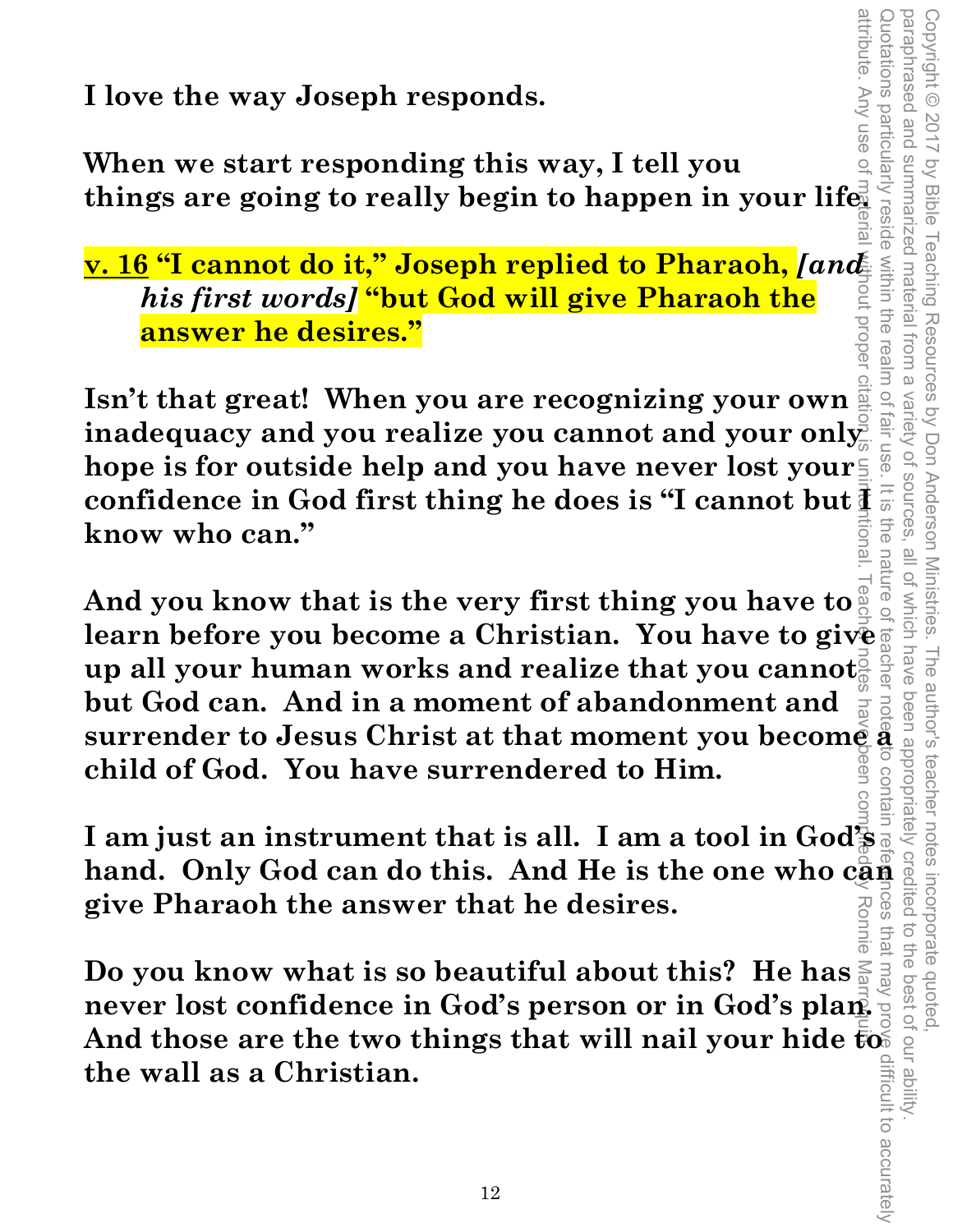He never lost confidence in God's person. God can do **what he wants in my life and whatever He wants is going to work out all right. And he never lost confidence in God's plan.** 

attribute. Any use of material withory proper citation is unitentional. Teacher nave been compiled by Ronnie Marroquin. **You see he could look back on those two dreams two years ago of the cupbearer and the baker and he could have said, "Well those guys dreamed and in three days they received an answer. Mine was thirteen years." So**  what. Three days, three months, three years, thirteen  $\frac{1}{2}$ **years, three hundred years. God is always faithful to keep his promises and He does not keep a stopwatch on**  us either and we had better not try to keep one on Him. **or you will be at the height of frustration if you are**  Б)<br>Э **waiting for God to answer a prayer yesterday.** 

Copyright © 2017 by Bible Teaching Resources by Don Anderson Ministries. The author's teacher notes incorporate quoted,

The author's teacher notes

been appropriately credited

incorporate quoted,<br>edited to the best of our ability

Teaching Resources by Don Anderson Ministries. variety of

paraphrased and summarized material from a variety of sources, all of which have been appropriately credited to the best of our ability.

all of which have

**TSOUITCES** 

EDG

nature

notes nave

paraphrased and Copyright © 2017

summarized material from a

**by Bible** 

wotations particularly

9S∏

 $\overline{O}$ 

**TMateria** reside

**v. 17 Then Pharaoh said to Joseph, "In my dream I was**  notes **standing on the bank of the Nile,** 

**You see Pharaoh is already aware of the fact that Joseph is the instrument. Now he is going to tell Joseph the dream. And this is basically the dream. I will just read it.** 

**<u>v. 18</u> when out of the river there came up seven cows,**  $\frac{1}{2}$  **fat and sleek, and they grazed among the reeds. fat and sleek, and they grazed among the reeds.** 

**v. 19 After them, seven other cows came up -- scrawny very ugly and lean. I had never seen such ugly cow in all the land of Egypt.**  Quotations particularly reside within the rearm of fair use. It is the nature of teacher notes to contain references that may prove difficult to accurately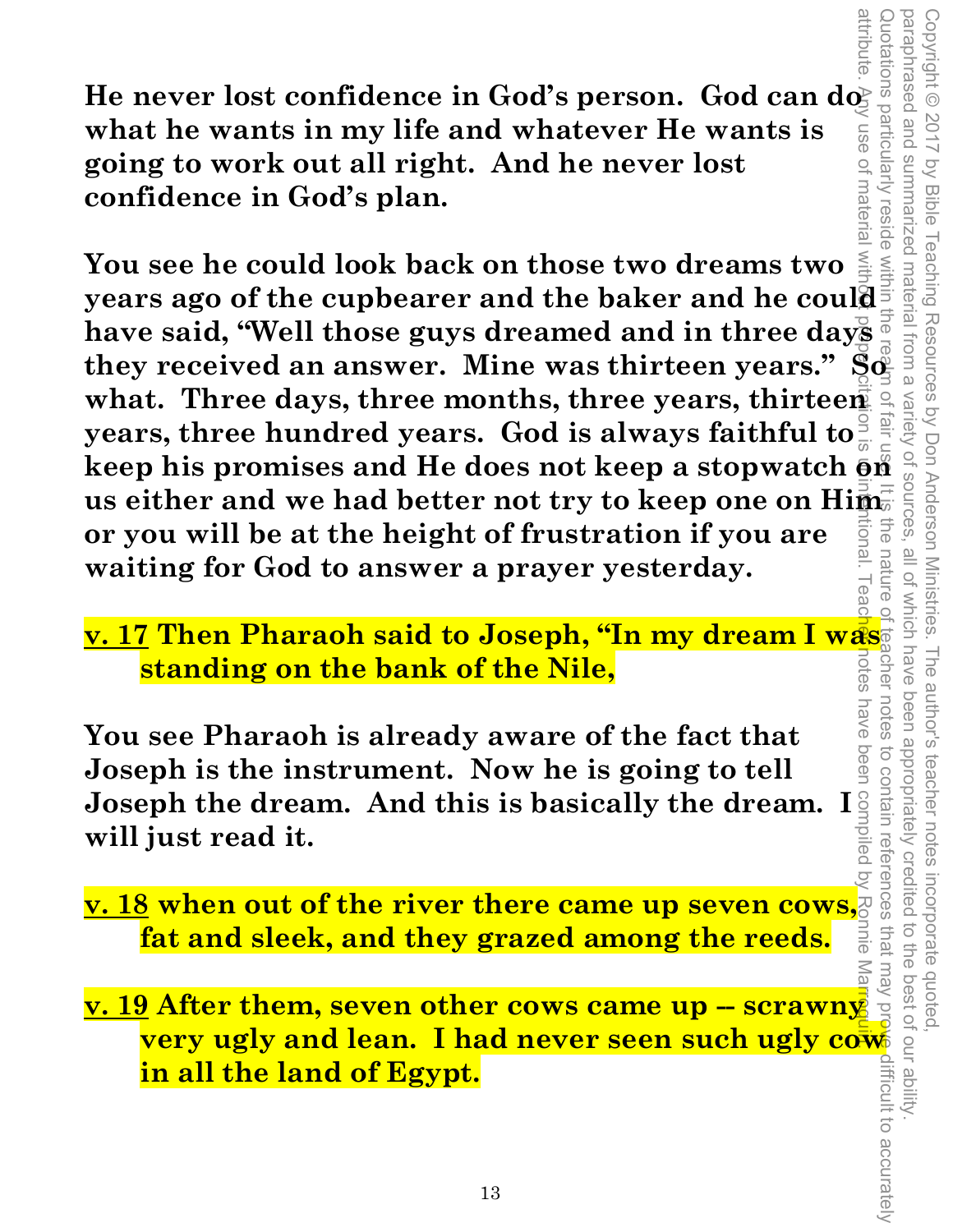attribute. <mark>An</mark>y use of material without proper citation is unintentional. Teacher notes have been compiled by Ro<mark>nnie</mark> Marroquin. Quotations particularly reside within the realm of fair use. It is the nature of teacher notes to contain references to thay prove difficult to accurately paraphrased and paraphrased and summarized material from a variety of sources, all of which have been appropriately credited to the best of our ability. Copyright © 2017 by Bible Teaching Resources by Don Anderson Ministries. The author's teacher notes incorporate quoted, Copyright © 2017 by Bible Teaching Resources by Don Anderson Ministries. summarized material from a 0112110 Variety of sources Tall<sup>r</sup> USe  $\bar{\vec{\circ}}$  $\overline{\infty}$ ite<br>S all of which have nature of  $\overline{\overline{6}}$ teacher notes The author's teacher notes been appropriately credited have ス<br>C may prove **Marroq** 

- **v. 20 The lean, ugly cows ate up the seven fat cows that came up first.**
- **v. 21 But even after they ate them, no one could tell <u>t</u> But even after they ate them, no one could tell**  $\frac{1}{6}$ **<br>that they had done so; they looked just as ugly as**  $\frac{1}{6}$ **<br>before. Then I woke up. before. Then I woke up. <u>v. 21</u> But even after they ate them, no one could tell as**  $\frac{1}{9}$  **and they had done so; they looked just as ugly as**  $\frac{1}{9}$  $\frac{2}{9}$  **before. Then I woke up.<br>
<u>v. 22</u> In my dreams I also saw seven heads of grain, ful**
- **and good, growing on a single stalk.**
- **v. 23 After them, seven other heads sprouted withered and thin and scorched by the east wind.**
- **v. 24 The thin heads of grain swallowed up the seven good heads. I told this to the magicians, but none could explain it to me."**

**I have been telling this to everybody and nobody can explain it.** 

**Joseph is not intimated by the fact that everybody else has tried, he just, verse 25, he has just has complete confidence and peace.** 

**v. 25 Then Joseph said to Pharaoh, "The dreams of Example 12 Seph said to Pharaoh, "The dreams of and property of a state of property. The area of property of the same. God has revealed**  $\frac{1}{2}$  **of a state of the same and the same of the same state of the same and I can Pharaoh what he is about to do.** 

**I can tell you right at the beginning that the dreams are one and the same and I can also tell you this. That**<br>he is telling you what he is just about to do.<br>
<sup>14</sup> **he is telling you what he is just about to do.**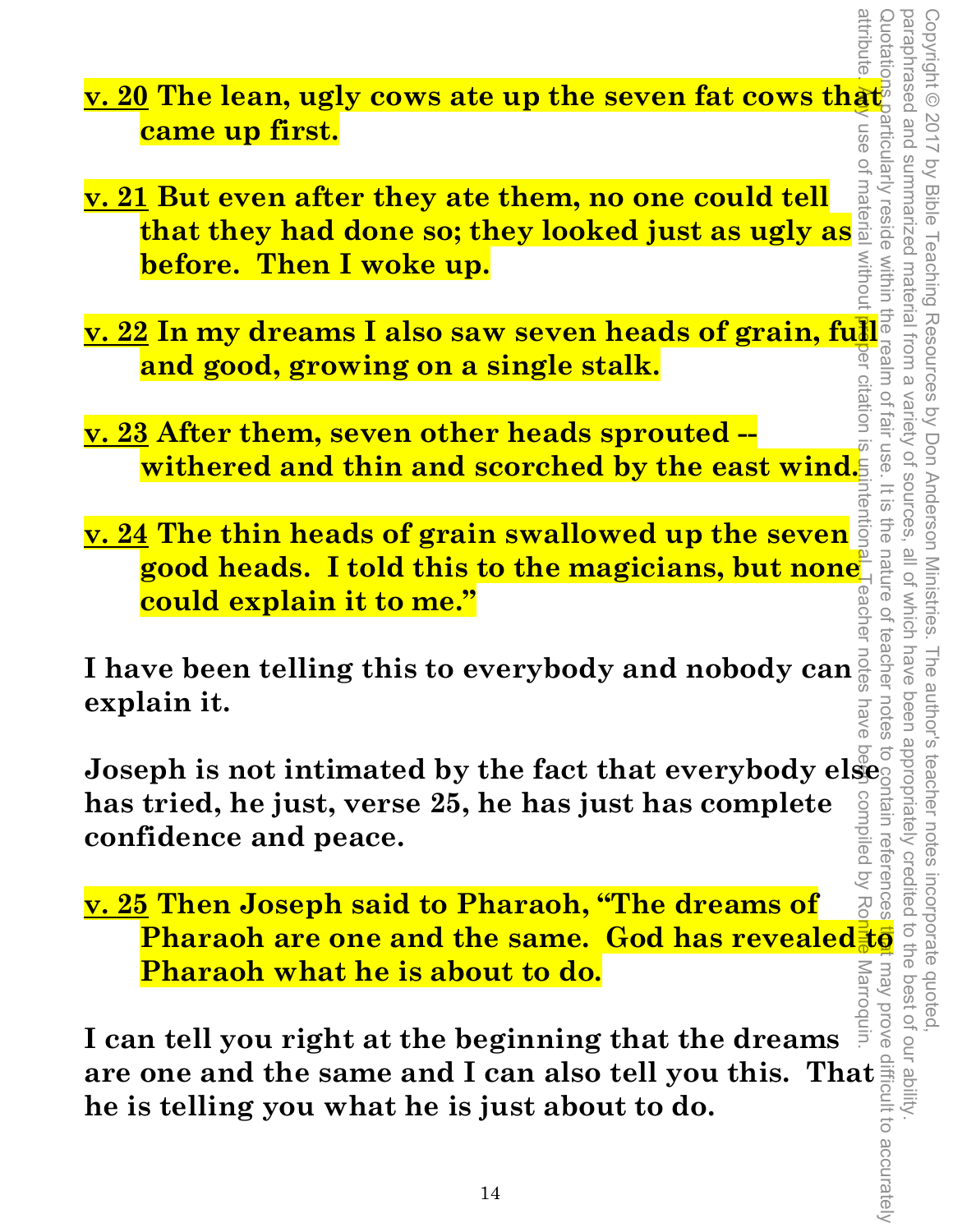attribute. Any use of material without p<mark>ro</mark>per citation is upintentional. Teacher notes have been compiled by Ronnie Marroquin. Quotations particularly reside within the realm of fair use. It is the nature of teacher notes to contain references that may prove difficult to accurately Copyright © 2017 by Bible Teaching Resources by Don Anderson Ministries. The author's teacher notes incorporate quoted,<br>paraphrased and summarized material from a variety of sources, all of which have been appropriately c paraphrased and summarized material from a variety of sources, all of which have been appropriately credited to the best of our ability. Copyright © 2017 by Bible Teaching Resources by Don Anderson Ministries. The author's teacher notes incorporate quoted, I eacher notes have beer teacher notes

**In other words these dreams are just like what the cupbearer and the baker had.** 

The seven lean, ugly cows that came up after they did **are seven years. Well verse 26.** 

- **v. 26 The seven good cows are seven years, and the seven good heads of grain are seven years; it is one and the same dream.**
- **v. 27 The seven lean, ugly cows that came up after they did are seven years, and so are the seven worthless heads of grain scorched by the east wind: they are<br>
seven years of famine.<br><u>8</u> It is just as I said to Pharaoh: God has shown Isnoi seven years of famine.**
- **v. 28 It is just as I said to Pharaoh: God has shown Pharaoh what he is about to do.**
- **v. 29 Seven years of great abundance are coming throughout the land of Egypt.**
- **the famine will ravage the land.**

**v. 30 but seven years of famine will follow them. Then all the abundance in Egypt will be forgotten, and**  $\frac{1}{2}$  **and the famine will ravage the land.<br>
Now I read that and I began to think I need to share**  $\frac{1}{2}$  **and all the abundance in Egypt will be forgotten, and**  $\frac{1}{2}$ **<br><b>the famine will ravage the land.**<br><br>**v I read that and I began to think I need to share**<br>**is to some businessmen. You know you might not<br>lik so but God controls Now I read that and I began to think I need to share this to some businessmen. You know you might not think so but God controls your economics. And the sooner you learn that and begin to cooperate, the sooner you are going to be in a position for God to really bless you when you put Him first.**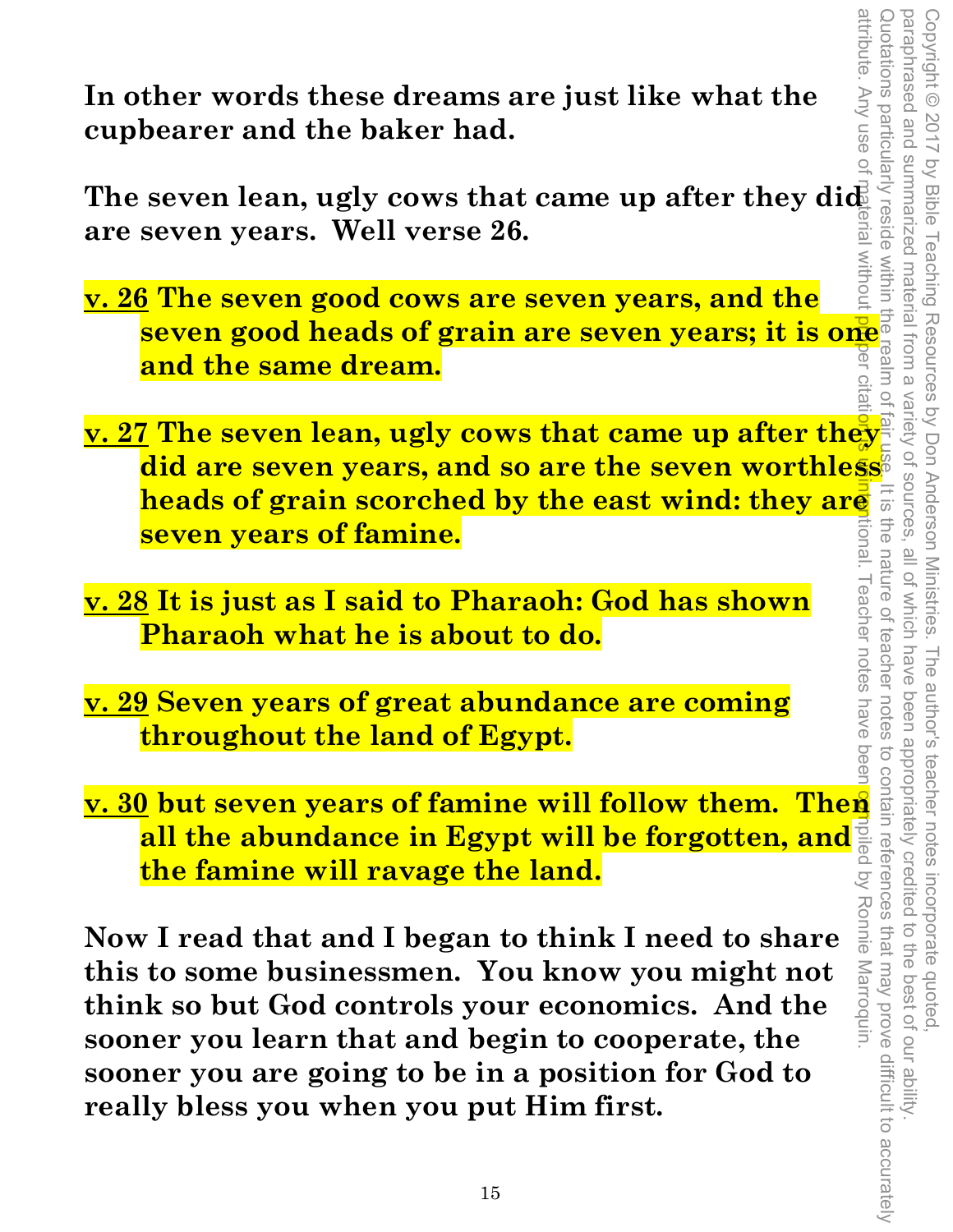attribute. attribute. Any use of material without proper citation is unintentional. Teacher notes have been compiled by Ronnie Marroquin. **You might say, "well God you are over here in the**  Any use o **sacred and I'm working in the jungle out here in the secular." No you do not ever do that. There is one philosophy of camp that I will die with and that is**  "Christ is all and in all." He is in everything you do o<del>ne</del> **in the pit and everything you do in the palace. He is everything you do out there in that business world because you are there as a light in that world as much as a man standing in the pulpit before people. And here is controls economics.** as a man standing in the pulpit before people. And he **controls economics.** 

**Basically Joseph says you are going to have 7 good ones and you are going to have a collapse. There are going**  FD<sub>6</sub> **to be bad ones.** 

Copyright © 2017 by Bible Teaching Resources by Don Anderson Ministries. The author's teacher notes incorporate quoted,

The author's teacher notes

incorporate quoted  $\overrightarrow{C}$ 

the best of our ability

been appropriately creditec

by Bible Teaching Resources by Don Anderson Ministries.

paraphrased and summarized material from a variety of sources, all of which have been appropriately credited to the best of our ability.

iener

notes

have been comp to contair io lle

paraphrased and Copyright © 2017

summarized material from a

uotations particularly

- **v. 31 The abundance in the land will not be**  remembered, because the famine that follows it will see the so-severe. notes **be so severe.**
- **v. 32 The reason the dream was given to Pharaoh in two forms is that the matter has been firmly decided by God, and God will do it soon.**

**All he is saying is it is repeated twice. And God said if**  $\frac{1}{2}$  **twice so you would understand that twice so you would understand that** 

- Quotations particularly reside within the realm of fair use. It is the nature of teacher notes to contain references that may prove difficult to accurately that may **1. God has already decided that that is what He is going to do. There is going to be seven good ones and seven bad ones.**
- **2. And he repeated it twice so you would be ready. It is going to happen real quick and real soon.**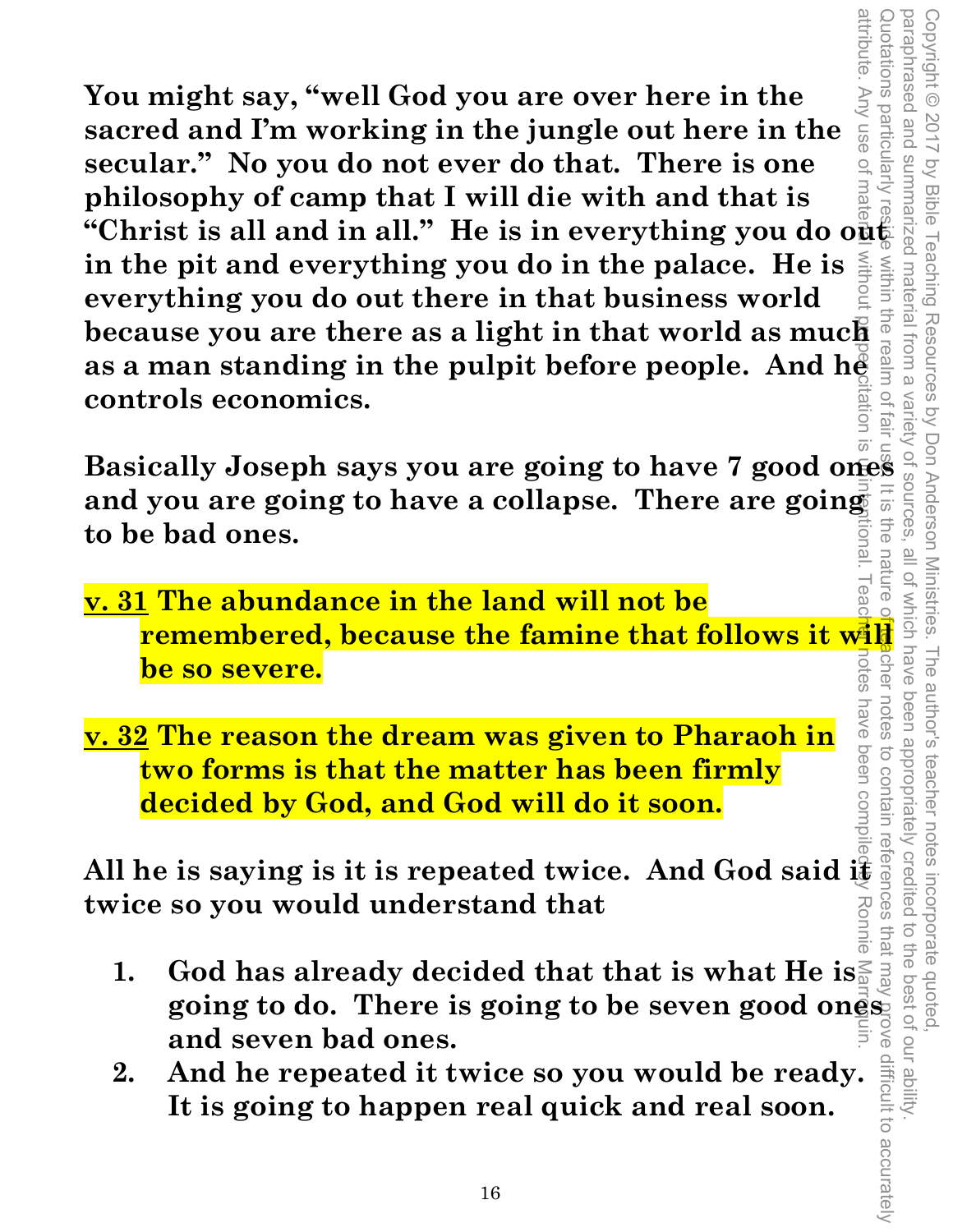**That tells you something else. When you see something**  repeated twice in the Bible you had better set up and **listen to it.** 

material **And you know what is repeated three times in the MILDOUT Bible? "Harden not your hearts in the day of conviction." That means that God is saying that my**  friend is serious. When you hear truth and you fail to **respond to it and it bounces off of you. And how many people listen to truth, hear it, hear it, they are hearers**  of the Word and not doers. Just hear it but never do  $\frac{2}{N}$ .<br>They are deceiving their own selves. **They are deceiving their own selves.**  unintentional

Copyright © 2017 by Bible Teaching Resources by Don Anderson Ministries. The author's teacher notes incorporate quoted,

Teaching Resources by Don Anderson Ministries.

paraphrased and summarized material from a variety of sources, all of which have been appropriately credited to the best of our ability.

all of which have

The author's teacher notes incorporate quoted,<br>have been appropriately credited to the best of our ability

Variety of sources

 $=$   $\frac{1}{2}$ 

FIG<sub>O</sub>

nature o

paraphrased and Copyright © 2017

summarized material from a

reside within the

by Bible

articularly

**The reason it is repeated twice?** 

- **1. It is God's will and it is going to happen.**
- **2. And it is going to happen soon.**

attribute. Any use of material without proper citation is unintentional. Teacher notes have been compiled by Ronnie Marroquin. Quotations particularly reside within the realm of fair use. It is the nature of teacher notes to contain references that may prove difficult to accurately 1. It is God's will and it is going to happen.<br>
2. And it is going to happen soon.<br>
Now Joseph could have stopped there but Joseph also also also inspired by the Spirit of God because this is part of teachel **inspired by the Spirit of God because this is part of God's program goes on in his audience with Pharaoh to tell him what he thinks ought to be done. He says, "sir can I just give you a little bit of advice along with the can I just give you a little bit of advice along with the interpretation of your dream? I would suggest in view**  $\frac{1}{2}$  **of these dreams a couple of economic policies that**  $\frac{1}{2}$ **of these dreams a couple of economic policies that**  that may prove difficult to accurately could be implemented that would really help Egypt if **you just pay attention to what I would like to share**  Marroquin **with you." You know he has to be impressed.** 

**v. 33 And now let Pharaoh look for a discerning and wise man and put him in charge of the land of Egypt.**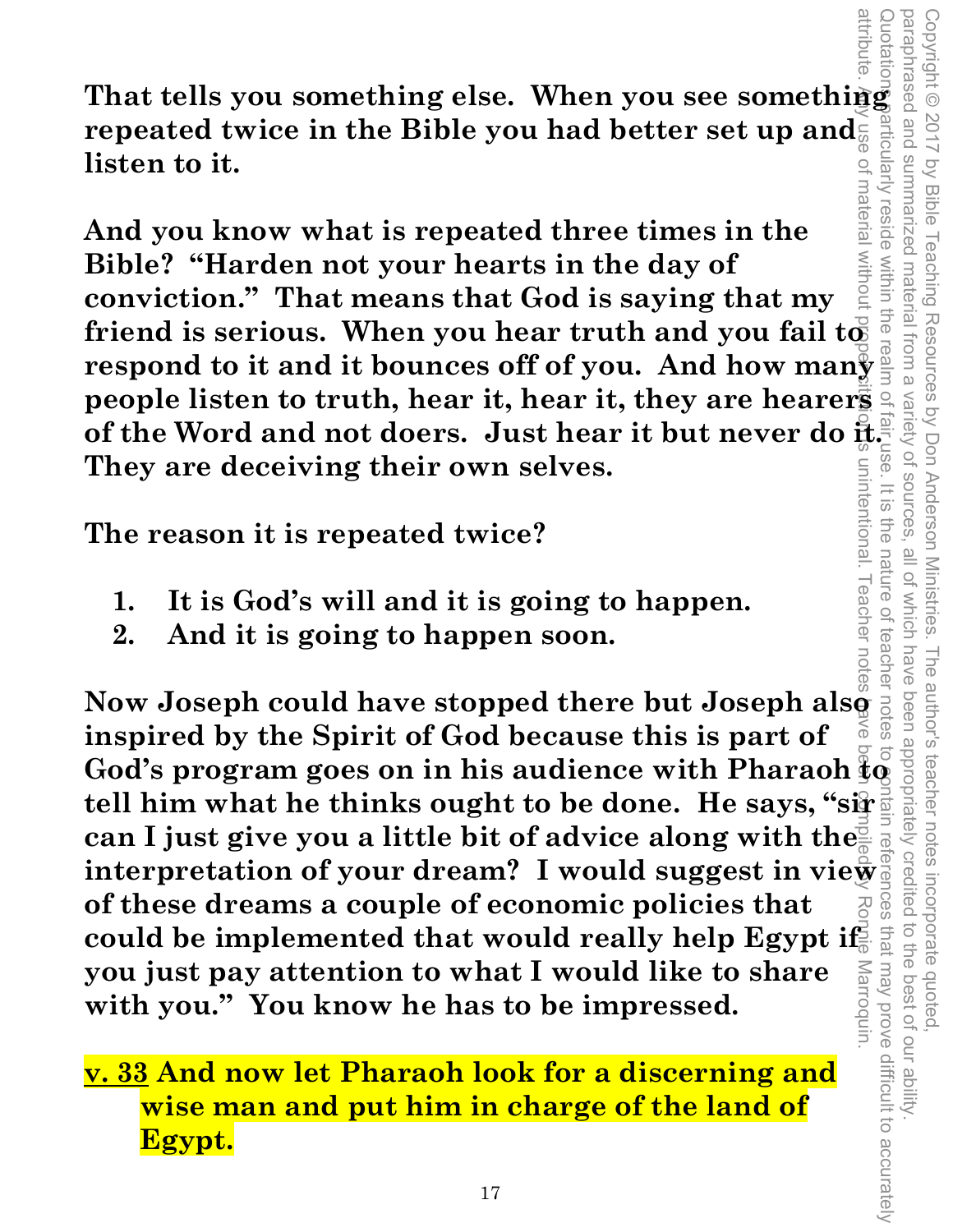**v. 34 Let Pharaoh appoint commissioners over the land to take a fifth of the harvest of Egypt during the**  of materia **seven years of abundance.** 

Quotations particularly reside within the realm of fair use. It is the nature of teacher notes to contain references that may prove difficult to accurately reside wit **v. 35 They should collect all the food of these good years that are coming and store up the grain under the authority of Pharaoh, to be kept in the cities for food.** 

attribute. Any use of material without proper citation is unintentional. Teacher notes have been compiled by Ronnie Marroquin. Basically he said you need to set up a Food and Drug  $\frac{1}{2}$ <br>
Administration. And get you a head honcho for that,  $\frac{1}{2}$  is  $\frac{1}{2}$  is  $\frac{1}{2}$  and. They will levy a tax of 1/5th of the harvest of all  $\frac{1}{2}$  is **Basically he said you need to set up a Food and Drug Administration. And get you a head honcho for that, then get you several commissioners from all over the**  land. They will levy a tax of 1/5th of the harvest of all **of the Egyptian farmers during these seven good years. They will establish grain elevators in key locations in years come you will be able to survive because you have taken this 1/5th tax during these seven years and**  $\frac{3}{5}$  **garnered all that in and saved it for this time. garnered all that in and saved it for this time.**  ⋦ been compiled by Ronnie Marroquin. to contain references that may prove difficult to accurately

Copyright © 2017 by Bible Teaching Resources by Don Anderson Ministries. The author's teacher notes incorporate quoted,

Copyright © 2017 by Bible Teaching Resources by Don Anderson Ministries.

paraphrased and summarized material from a variety of sources, all of which have been appropriately credited to the best of our ability.

fair use

 $rac{1}{\sqrt{2}}$ 

attribute

paraphrased and

suotations

**Auein** 

**v. 36 This food should be held in reserve for the country, to be used during the seven years of famine that will come upon Egypt, so that the country may not be ruined by the famine."** 

**Joseph finishes. Pharaoh looks at him and turns to some of his officials.** 

**v. 37 The plan seemed good to Pharaoh and to all his officials.**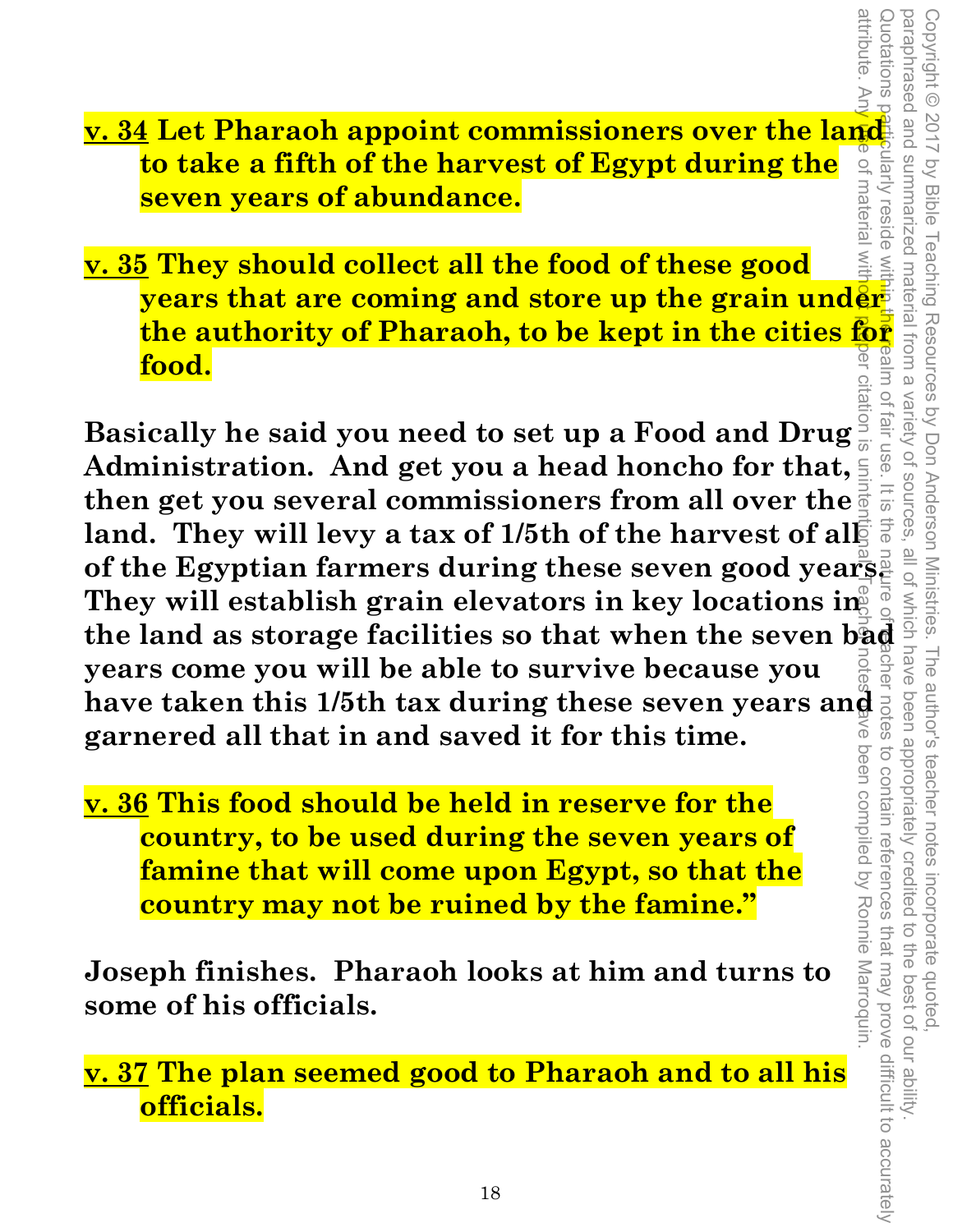**v. 38 So Pharaoh asked them, "Can we find anyone like this man, one in whom is the Spirit of God?"** 

**ISO Pharaoh asked them, "Can we find anyone like"**<br> **Isn't that great.** He stuck to his convictions, he brought  $\frac{3}{8}$  and the time in whom is the Spirit of God?"<br>
Isn't that great. He stuck to his convictions, he bro **God into it and immediately Pharaoh recognizes the same thing that Potiphar recognized, the same thing that the jailer recognized and that is that man is blessed of God because the Spirit of God resides in him. And now Pharaoh is saying I want this man in my administration. Joseph cannot believe what he is hearing.**  attribute. Any use of material without proper citation is unintentional. Teacher notes have been compiled by Ronnie Marroquin.

**v. 39 Then Pharaoh said to Joseph, "Since God has made all this known to you, there is no one so discerning and as wise as you.** 

Copyright © 2017 by Bible Teaching Resources by Don Anderson Ministries. The author's teacher notes incorporate quoted,

paraphrased and summarized material from a variety of sources, all of which have been appropriately credited to the best of our ability.

 $rac{1}{\sqrt{2}}$ 

the nature of

reacher

notes

attribute

**Joseph you have glorified God, God is going to glorify you Joseph.** 

**v. 40 You shall be in charge of my palace, and all my people are to submit to your orders. Only with respect to the throne will I be greater than you."** 

Quotations particularly eside within the realm of fair use. It is the nature of teacher notes to contain references that may prove difficult to accurately to contain refere And Joseph is saying, "reality, reality, reality. Here i<del>t </del> is." It is incredible how quickly God works from the pight **to the palace. How quick. Pharaoh just saw great**  that may prove difficult to accurately DIB **possibilities in Joseph and he invites him in. possibilities in Joseph and he invites him in.**<br>
<u>**v. 41 So Pharaoh said to Joseph, "I hereby put you in**</u>

**charge of the whole land of Egypt."**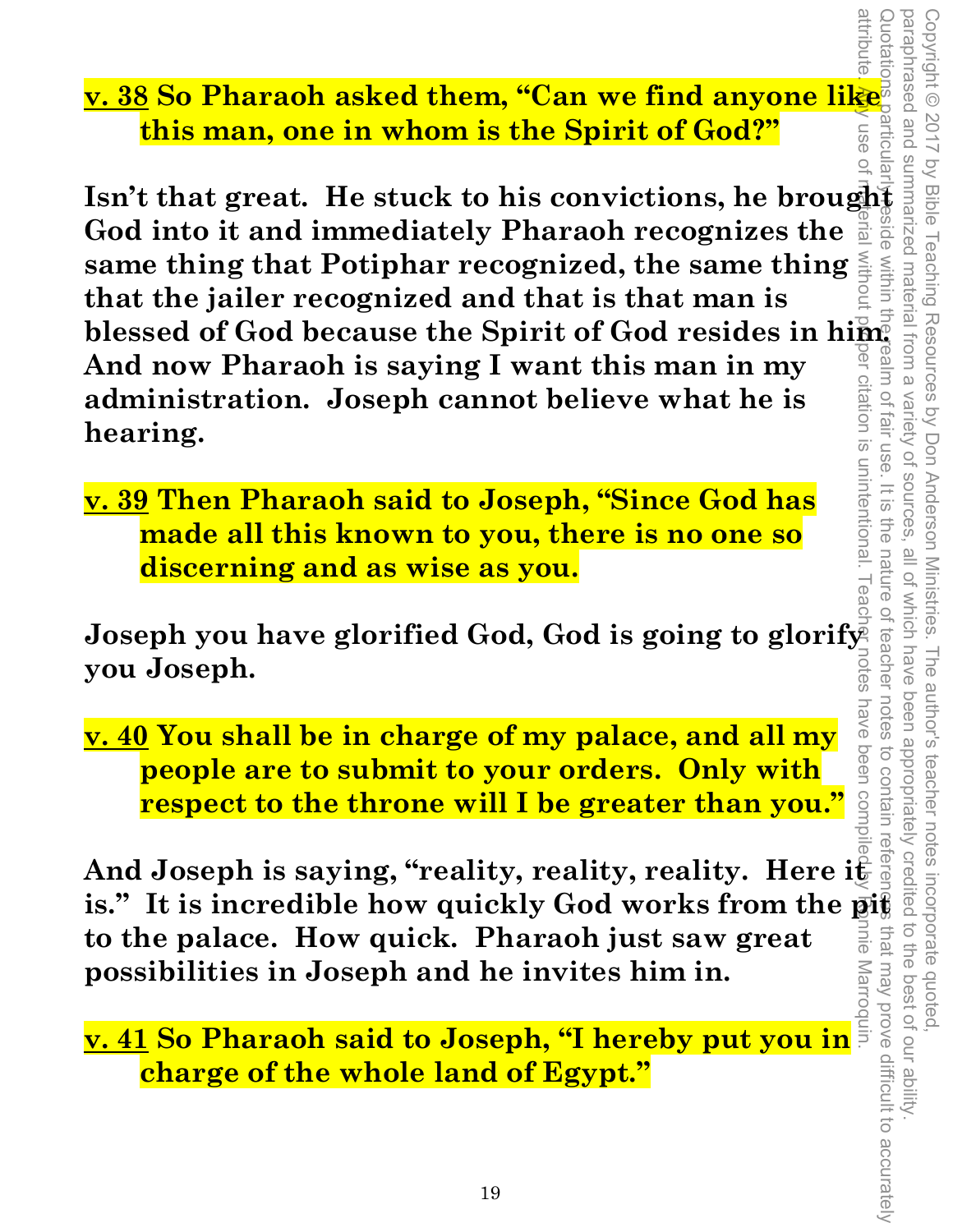**Swears him into office on the spot. I mean just like that. Nobody becomes a somebody.** 

**v. 42 Then Pharaoh took his signet ring from his finger and put it on Joseph's finger. He dressed him in robes of fine linen and put a gold chain around his neck.** 

attribute. Any use of material without proper citation is unintentional. Teacher notes have been compiled by Ronnie Marroquin. **He said now that we have have you in office, here is the ring of authority, step into my linen closet here and pull out one of the best ones and here is the gold chain**  $\frac{1}{5}$  **around your neck. We are going to make all these around your neck. We are going to make all these**  unintentional. **provisions.** 

Copyright © 2017 by Bible Teaching Resources by Don Anderson Ministries. The author's teacher notes incorporate quoted,

The author's teacher notes

been appropriately creditec

incorporate quoted,<br>edited to the best of our ab

 $\ddot{\vec{d}}$ 

by Bible Teaching Resources by Don Anderson Ministries.

paraphrased and summarized material from a variety of sources, all of which have been appropriately credited to the best of our ability.

all of which have

variety of sources

 $\overline{\infty}$ 금<br>이

nature

attribute. Any use o

paraphrased and Copyright © 2017

summarized material from a

uotations particula

**Oh look at verse 43!** 

I eacher note **v. 43 He had him ride in a chariot as his second-incommand, and men shouted before him, "Make way!" Thus he put him in charge of the whole land** ⋦ **of Egypt.**  Deer

**Executive Vice President of the land with all that it has to offer.**  I refere

**v. 44 Then Pharaoh said to Joseph, "I am Pharaoh, but without your word no one will lift hand or foot in all Egypt."** 

Quotations particularly reside within the realm of fair use. It is the nature of teacher notes to contain references that may prove difficult to accurately that may prove Marroquin **Okay God we understand why old dad gave you administrative responsibilities at 17. We realize why Potiphar trusted you with all the responsibilities in his household.**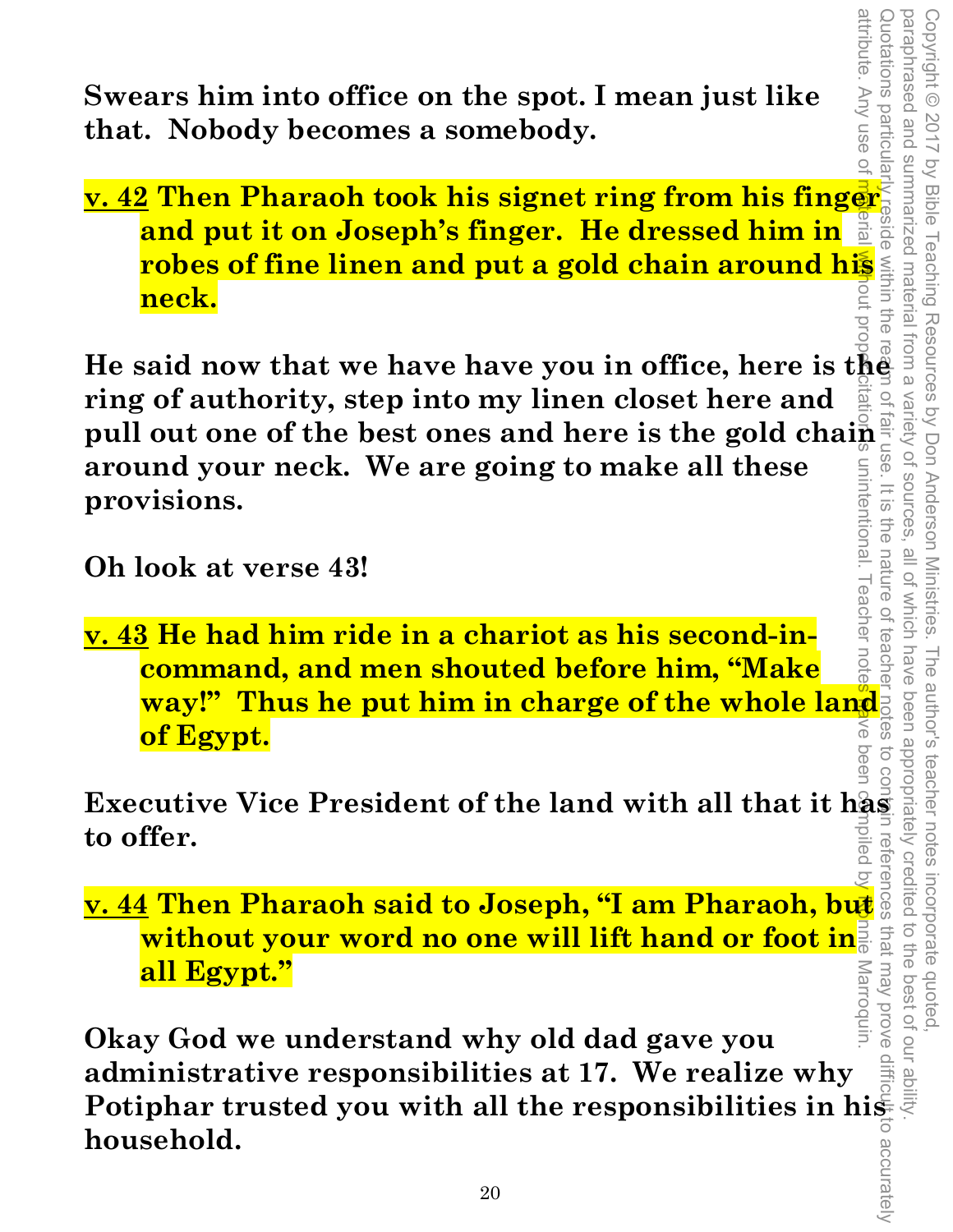attribute. Any **Proposibilities. Preparing you all the**<br> **responsibilities. Preparing you for this fine day when all now you are the leader of the land. Why the jailer turned over to you all the now you are the leader of the land.** 

**The Way Joseph, are you married?" "Well, no, and the way Joseph, are you married?" "Well, no,**  $\frac{1}{\frac{3}{2}}$ **<br>
I'm not.<br>
<u>Well, no,**  $\frac{1}{2}$ **</u><br>
<u>Well, no,</u>**  $\frac{1}{2}$ **<br>
<b>Porcept only gave Joseph the name Zaphenath-I'm not.** 

**v. 45 Pharaoh gave Joseph the name Zaphenath-Paneah and gave him Asenath daughter of Potiphera, priest of On, to be his wife. And Joseph and Went throughout the land of Egypt.** SI NC **went throughout the land of Egypt.** 

unintel **What does the name Zaphenath-Paneah mean in Egyptian.** It is the "man in whom God speaks and God" lives." Oh, I love that! Pharaoh has only met him once **and he calls him Zaphenath-Paneah. The "man in**   $\frac{1}{9}$ **whom God speaks and God lives." That is why he is**  LUOLGS **called that.** 

Copyright © 2017 by Bible Teaching Resources by Don Anderson Ministries. The author's teacher notes incorporate quoted,

paraphrased and summarized material from a variety of sources, all of which have been appropriately credited to the best of our ability.

all of which have  $\overline{O}$ 

teacher

 $\overline{\omega}$ 

paraphrased and summarized material from a variety of sources

reside within the rea

Copyright © 2017 by Bible Teaching Resources by Don Anderson Ministries.

attribute. Any use of material without proper citation is unintentional. Teacher notes have been compiled by Ronnie Marroquin. Quotations particularly reside within the realm of fair use. It is the nature of teacher notes to contain references that may prove difficult to accurately **Example 12**<br>
And he is given a lady by the name of Asenath from  $\overrightarrow{O}_{\overrightarrow{AB}}$  is  $\overrightarrow{AB}$  and<br>
a little community on the east side of the Nile, about  $\overrightarrow{BC}$  and<br>
miles northwest of where he is and she has grown up  $\over$ **And he is given a lady by the name of Asenath from On, a little community on the east side of the Nile, about 20 a religious home. Can you imagine receiving a wedding invitation Asenath and Zaphenath request the honor of your presence. You know that is getting**  ces that may prove difficult to accurately **everything from A to Z if you have ever seen it before. And he is married.** 

**"And Joseph went throughout the land of Egypt."**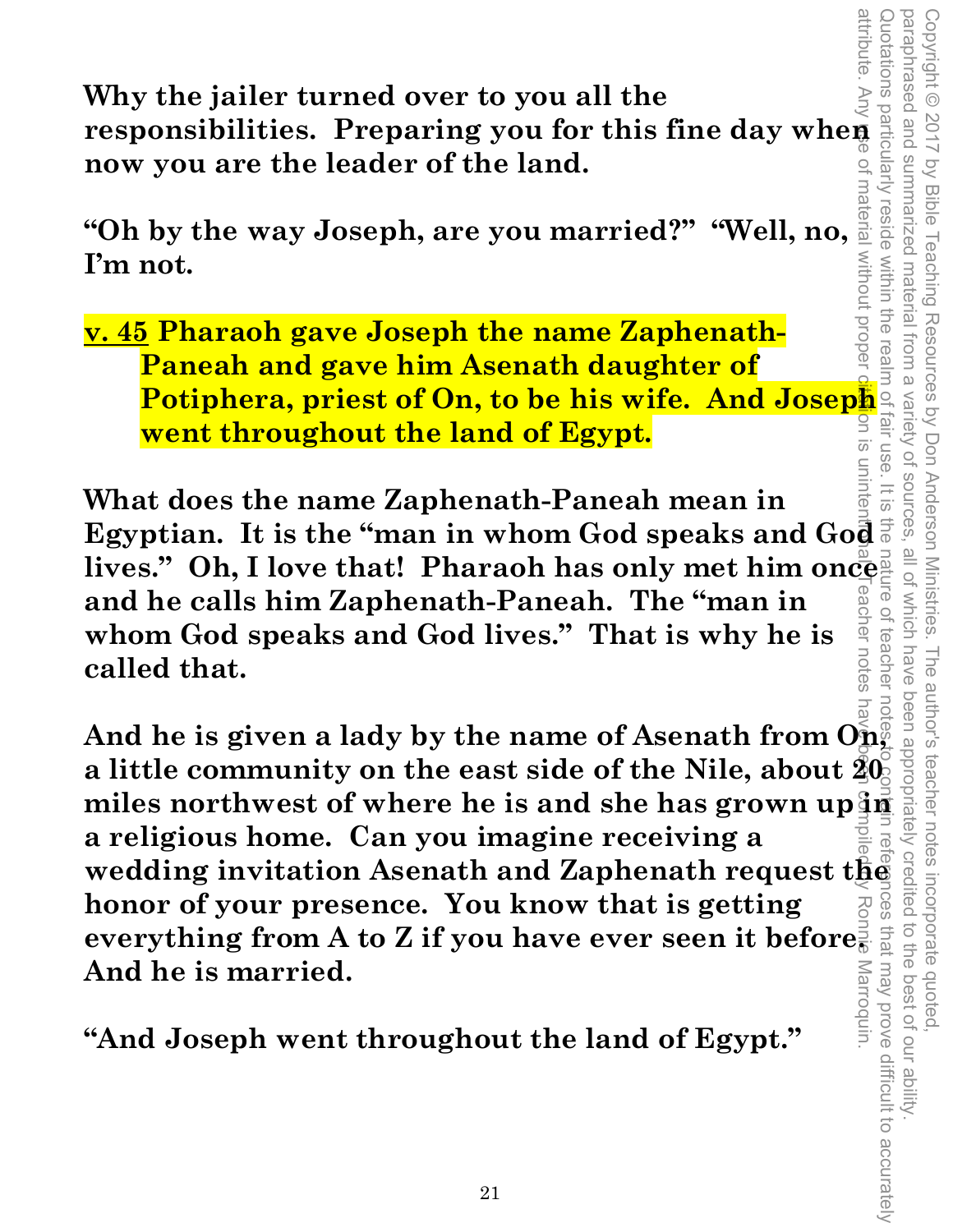**In the early days of his administration he has to travel as the land and implement the programs and appoint the land and implement the programs and appoint construction companies to build the grain elevators to get everything done so he travels a lot.**  natel

**service of Pharaoh king of Egypt. And Joseph went throughout Egypt.** attribute. Any use of material without proper citation is unintentional. Teacher notes have been compiled by Ronnie Marroquin. Leslqe **v. 46 Joseph was thirty years old when he entered the out from Pharaoh's presence and traveled**  prope ne realm of **throughout Egypt.** 

**v. 47 During the seven years of abundance the land produced plentifully.** 

citation is unintentior **v. 48 Joseph collected all the food produced in those seven years of abundance in Egypt and stored it in the cities. In each city he put the food grown in the fields surrounding it.** 

Copyright © 2017 by Bible Teaching Resources by Don Anderson Ministries. The author's teacher notes incorporate quoted,

Variety of sources fair use

all of Which have

teache สิ

බි

 $=$   $\frac{1}{2}$ 

Copyright © 2017 by Bible Teaching Resources by Don Anderson Ministries.

**sand of the sea; it was so much that he stopped**  peen **keeping records because it was beyond measure.** 

**The computers just blew up. They couldn't keep track and the computers just blew up. They couldn't keep track and of how much grain was being stored. of how much grain was being stored.**   $\overline{Q}$ 

**v. 49 Joseph stored up huge quantities of grain, like the <br>
sand of the sea; it was so much that he stopped<br>
keeping records because it was beyond measure.<br>
The computers just blew up. They couldn't keep tracking<br>
of how v. 50 Before the years of famine came, two sons were born to Joseph by Asenath daughter of Potiphera, priest of On.** 

**Isn't that interesting? Potiphera is her daddy. Always**  to remind him of Potipher and what happened there  $\mathbf{s}$ **that he could have her.**  paraphrased and summarized material from a variety of sources, all of which have been appropriately credited to the best of our ability. Quotations particularly reside with the realm of fair use. It is the nature of teacher motes to contain references that may prove difficult to accurately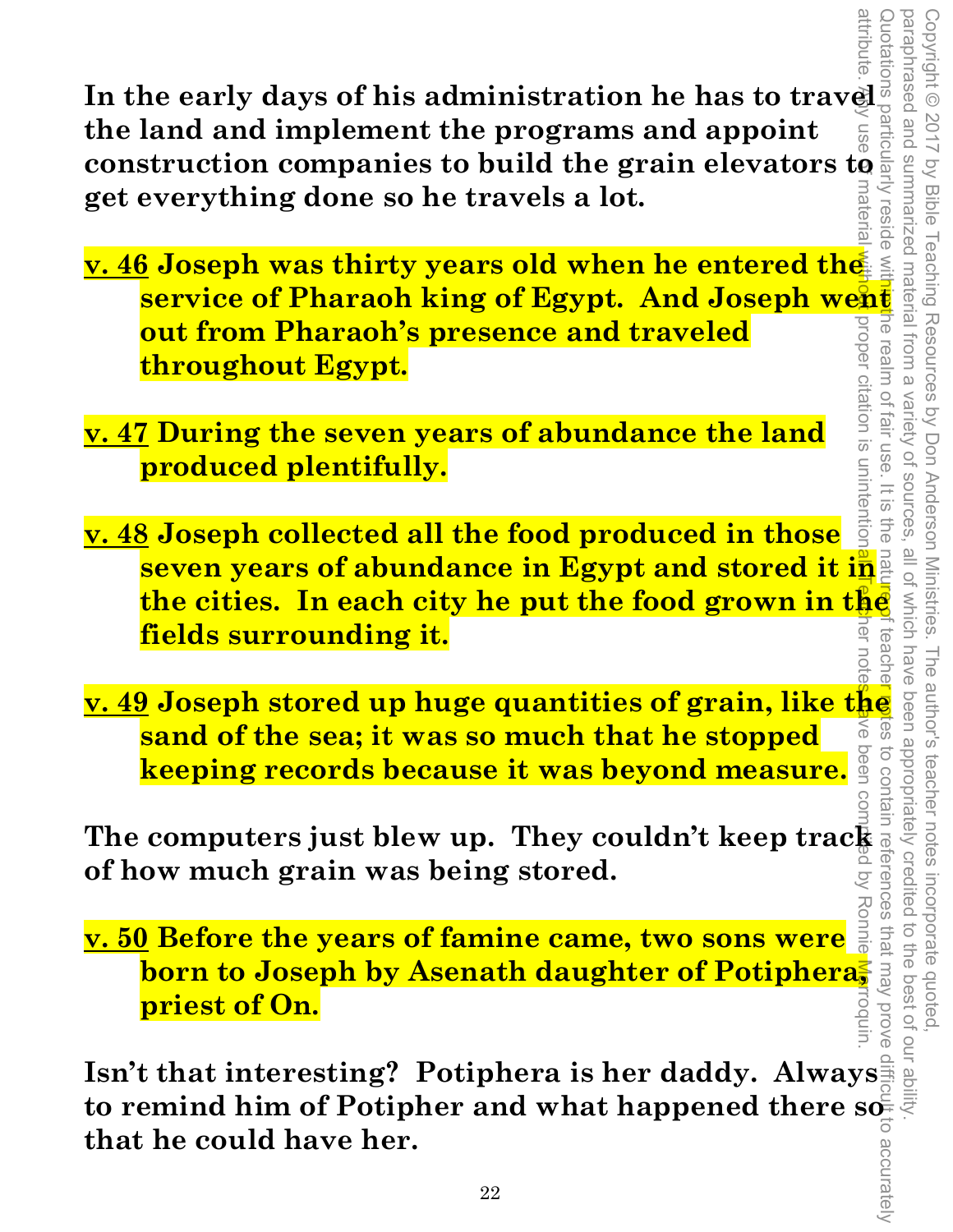**Two children.** 

# **v. 51 Joseph named his firstborn Manasseh and said,**  $\frac{a}{B}$  $\frac{b}{B}$  **is because God has made me forget all my trouble**  $\frac{c}{B}$  $\frac{c}{B}$  $\frac{c}{B}$  **and all my father's household." is because God has made me forget all my trouble MILDOUT and all my father's household."**

**Can you imagine how he must have felt? Oh. He is praying for a son. I mean you know he wants a son for number one. And you think he took the classes so that a**<br>he observed it all? Do you think he probably bought  $\frac{2}{3}$ <br>hubblegum cigars? It's a boy! You know, all of that **he observed it all? Do you think he probably bought**   $\overline{5}$ **bubblegum cigars? It's a boy! You know, all of that**  unintentiona **stuff. I imagine he was just so excited he could not stand it.** 

Copyright © 2017 by Bible Teaching Resources by Don Anderson Ministries. The author's teacher notes incorporate quoted,

The author's teacher notes

been appropriately credited

to contain references

avoid vem tem

Copyright © 2017 by Bible Teaching Resources by Don Anderson Ministries.

from a

Variety of sources

 $rac{1}{\sqrt{2}}$ 

ine

nature o

teacher notes

paraphrased and summarized material from a variety of sources, all of which have been appropriately credited to the best of our ability.

all of Which have

attribute. Any use of

eluotations particula

side within the

paraphrased and

**I eache So he names him Manasseh. Manasseh means, "I am forgetting all my trouble and I am forgetting**  everything in Canaan. God has me now in the land of **Egypt." Humph.**  nave

**You know what he telling you with the name of that son? He is telling you that he is big enough to forget those things which are behind and be freed from the**  bitterness of Potiphar's house and all of the things he **has been through in the last 13 years. That tells you the kind of man he is. He is able to bounce back from all of that and to say, "that does not count anymore, I forget my trouble."**  attribute. Any use of material without proper citation is unintentional. Teacher notes have been compiled by Ronnie Marroquin.

**v. 52 The second son he named Ephraim and said, "It is because God has made me fruitful in the land of my suffering."**  Quotations particularly eside within the realm of fair use. It is the nature of teacher notes to contain references that may prove difficult to accurately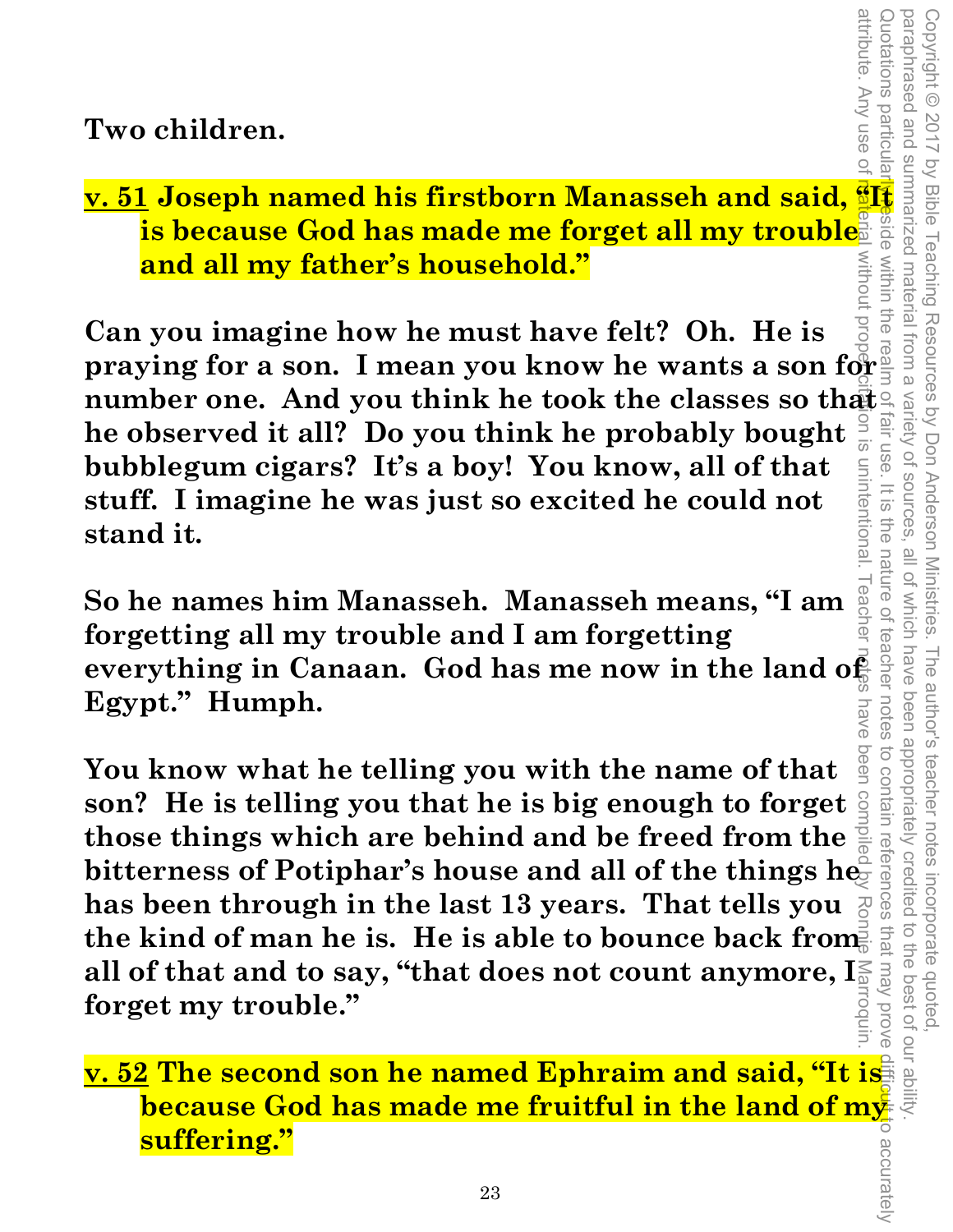attribute. Any use of mat

**Forget my troubles and fruitful in the land of my suffering. That is good stuff.** 

**MILDOUT end.** 

pro **v. 54 and the seven years of famine began, just as Joseph had said. There was famine in all the other lands, but in the whole land of Egypt there was food.** 

**Forget my troubles and fruitful in the land of my<br>
suffering. That is good stuff.**<br> **v. 53 The seven years of abundance in Egypt came to an allocated to an allocate the<br>
end.**<br> **v. 54 and the seven years of famine began,** There is a contrast there. All of the other lands around **suffered because they did not have the benefit of this**  information. They had not prepared. But Egypt had  $\frac{1}{2}$ <br>and there was plenty of food in Egypt.<br><u>v. 55 When all Egypt began to feel the famine, the</u> **and there was plenty of food in Egypt.**  attribute. Any use of material without prope<mark>ri</mark>citation is unintentional. Teacher notes have been compiled by Ronnie Marroquin.

**v. 55 When all Egypt began to feel the famine, the people cried to Pharaoh for food. Then Pharaoh told all the Egyptians, "Go to Joseph and do what he tells you."** 

**They said, "we are hungry, we do not have any food." He said, "go to Joseph."** 

**v. 56 When the famine had spread over the whole country, Joseph opened the storehouses and sold grain to the Egyptians, for the famine was severe throughout Egypt.**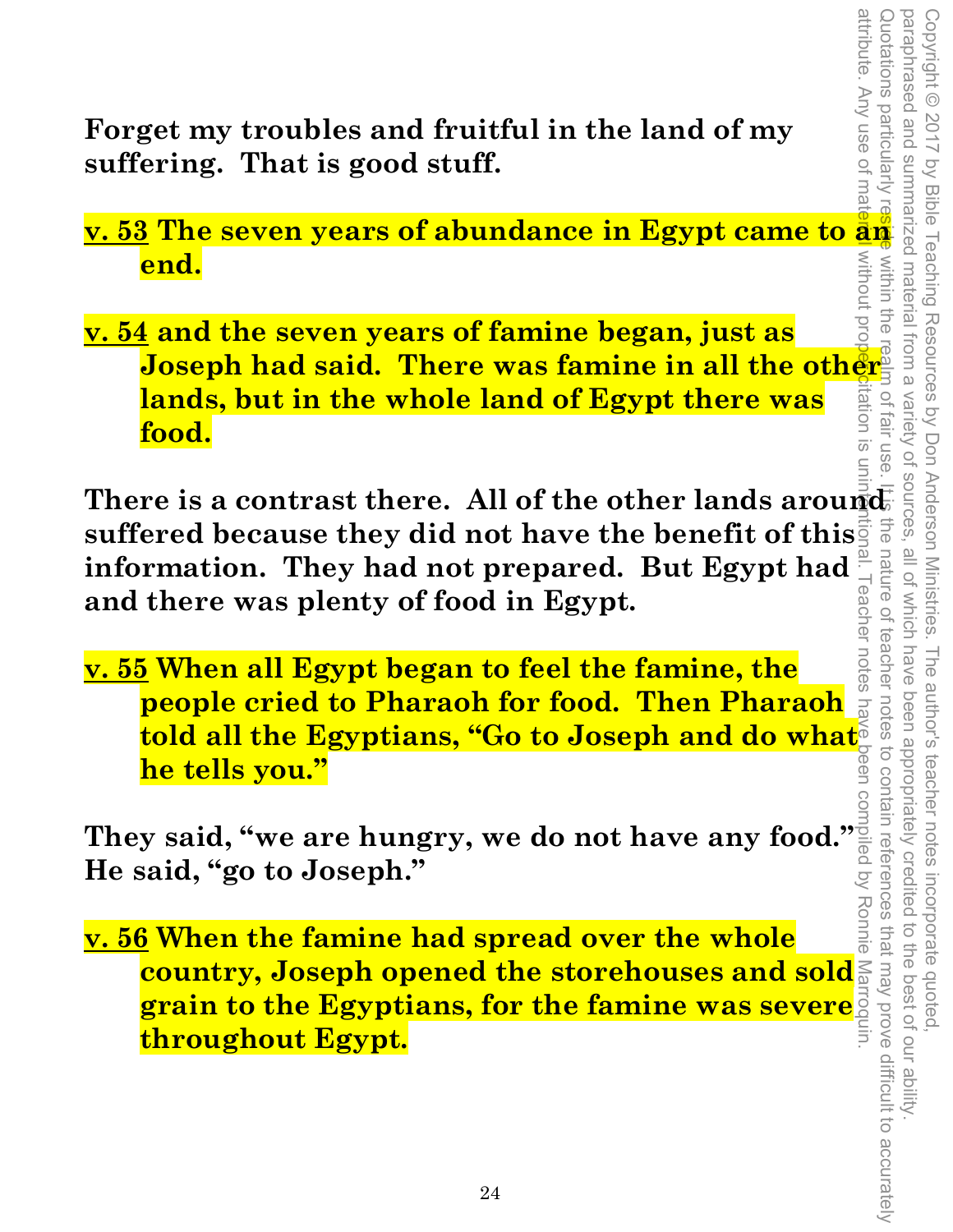attribute. Any use of material without proper citation is unintentional. Teacher notes have been compiled by Ronnie Marroquin. Quotations particularly reside within the realm of fair use. It is the nature of teacher notes to contain references that may prove difficult to accurately paraphrased and summarized material from a variety of sources, all of which have been appropriately credited to the best of our ability. Copyright © 2017 by Bible Teaching Resources by Don Anderson Ministries. The author's teacher notes incorporate quoted, paraphrased and summarized material from a Copyright © 2017 by Bible Teaching Resources by Don Anderson Ministries. votations particularly **reside** Variety of sources rentiona  $\overline{5}$ FIG<sub>O</sub> all of which have nature The author's teacher notes been appropriately credited to contain references i incorporate quoted,<br>redited to the best of our ability

**At the time of need then he begins to open the grain elevators and he gets involved not in a federal give a way program but he sold grain to the Egyptians.** 

**v. 57 And all the countries came to Egypt to buy grain from Joseph, because the famine was severe in all the world. LESSON #1:** When everything is on hold in our lives,<br>
Combined in the everything is on hold in our lives,<br>
Combined in the everything is on hold in our lives,

**We will watch and see in the next exciting episode of "As the World Turns" next time.** 

**God is working out His ultimate purpose.** 

**LESSON #2: God's timing is always perfect.** 

- **LESSON #3: Joseph never loses confidence in God and his faithfulness to the promises. Joseph never loses confidence in God's person, in God's plan. He just continues to trust God. Joseph never loses confidence in God's person, God's plan, and God's promises.**
- **LESSON #4: How quickly God can make things happen when He starts to work.**
- **LESSON #5: Joseph magnifies God before Pharaoh.**
- **LESSON #6: Economics are truly in God's hands.**
- **LESSON #7: The blessing of God upon Joseph's life meets his every need.**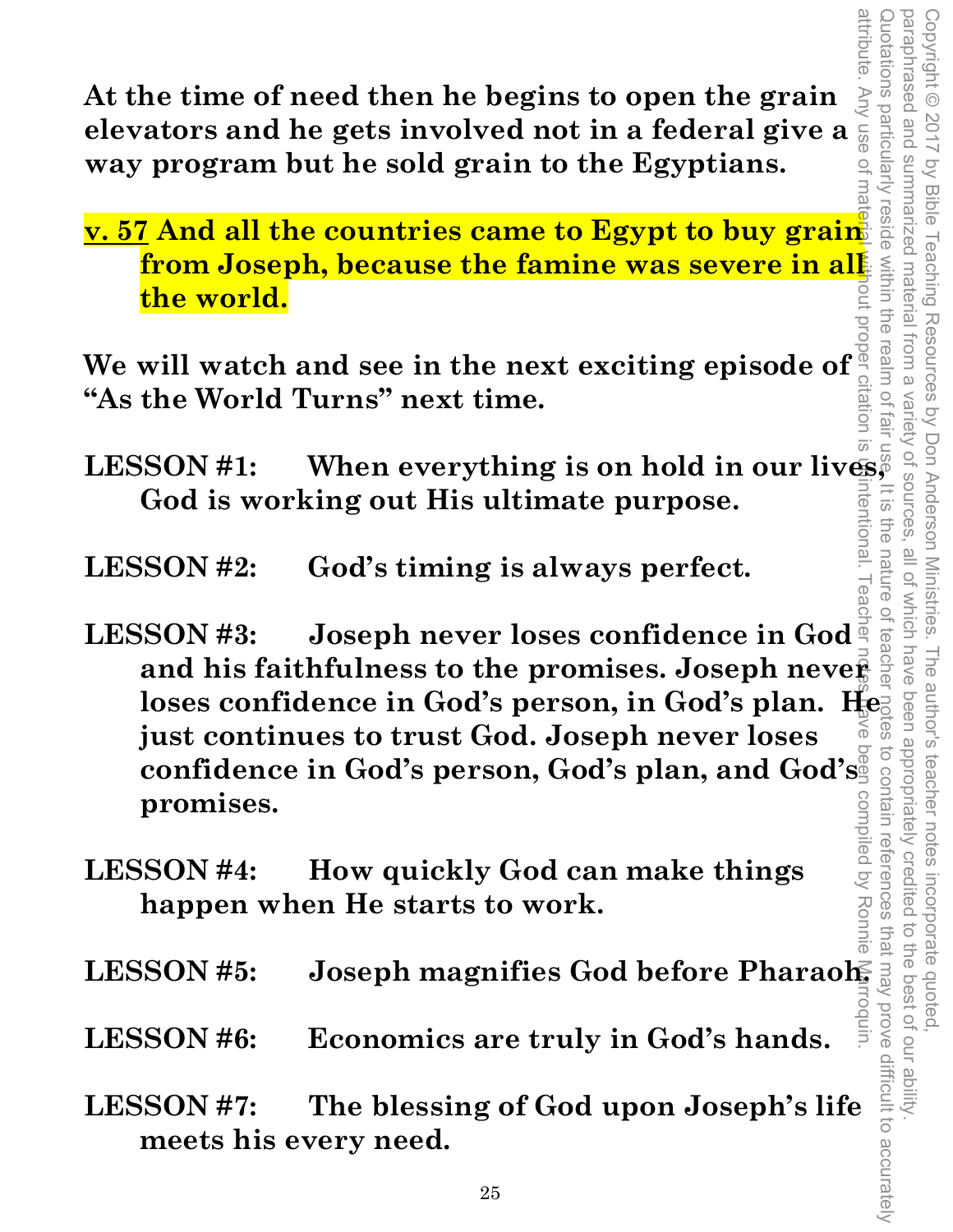# LESSON #8: God expects us to forget our troubles  $\frac{3}{2}$  and to be fruitful in the land of our suffering.<br>
STUDY NUMBER FOUR - GENESIS 41:1-57 MOTES  $\frac{3}{2}$  and  $\frac{3}{2}$  and  $\frac{3}{2}$  and  $\frac{3}{2}$  and  $\frac{3}{2}$  and **and to be fruitful in the land of our suffering.**

### **STUDY NUMBER FOUR - GENESIS 41:1-57 NOTES**

**v. 1 When two full years had passed, Pharaoh had a dream: He was standing by the Nile,** 

**v. 2 when out of the river there came up seven cows, sleek and fat, and they grazed among the reeds.** 

**v. 3 After them, seven other cows, ugly and gaunt, came up out of the Nile and stood beside those on the riverbank.** 

**v. 4 And the cows that were ugly and gaunt ate up the seven sleek, fat cows. Then Pharaoh woke up.** 

**v. 5 He fell asleep again and had a second dream: Seven heads of grain, healthy and good, were growing on a single stalk.** 

**v. 6 After them, seven other heads of grain sprouted—thin and scorched by the east wind.** 

**v. 7 The thin heads of grain swallowed up the seven healthy, full heads. Then Pharaoh woke up; it had been a dream.** 

**v. 8 In the morning his mind was troubled, so he sent for all the magicians and wise men of Egypt. Pharaoh told them his dreams, but no one could interpret them for him.** 

**v. 9 Then the chief cupbearer said to Pharaoh, "Today I am reminded of my shortcomings.** 

**v.10 Pharaoh was once angry with his servants, and he imprisoned me and the chief baker in the house of the captain of the guard.** 

**v.11 Each of us had a dream the same night, and each dream had a meaning of its own.** 

**v.12 Now a young Hebrew was there with us, a servant of the captain of the guard. We told him our dreams, and he interpreted them for us, giving each man the interpretation of his dream.** 

**v.13 And things turned out exactly as he interpreted them to us: I was restored to my position, and the other man was hanged."** 

**v.14 So Pharaoh sent for Joseph, and he was quickly brought from the dungeon. When he had shaved and changed his clothes, he came before Pharaoh.** 

**v.15 Pharaoh said to Joseph, "I had a dream, and no one can interpret it. But I have heard it said of you that when you hear a dream you can interpret it."** 

**v.16 "I cannot do it," Joseph replied to Pharaoh, "but God will give Pharaoh the answer he desires."** 

**v.17 Then Pharaoh said to Joseph, "In my dream I was standing on the bank of the Nile,** 

**v.18 when out of the river there came up seven cows, fat and sleek, and they grazed among the reeds.** 

**v.19 After them, seven other cows came up—scrawny and very ugly and lean. I had never seen such ugly cows in all the land of Egypt.** 

**v.20 The lean, ugly cows ate up the seven fat cows that came up first. v.21 But even after they ate them, no one could tell that they had done so; they looked just as ugly as before. Then I woke up.** 

**v.22 "In my dreams I also saw seven heads of grain, full and good, growing on a single stalk.**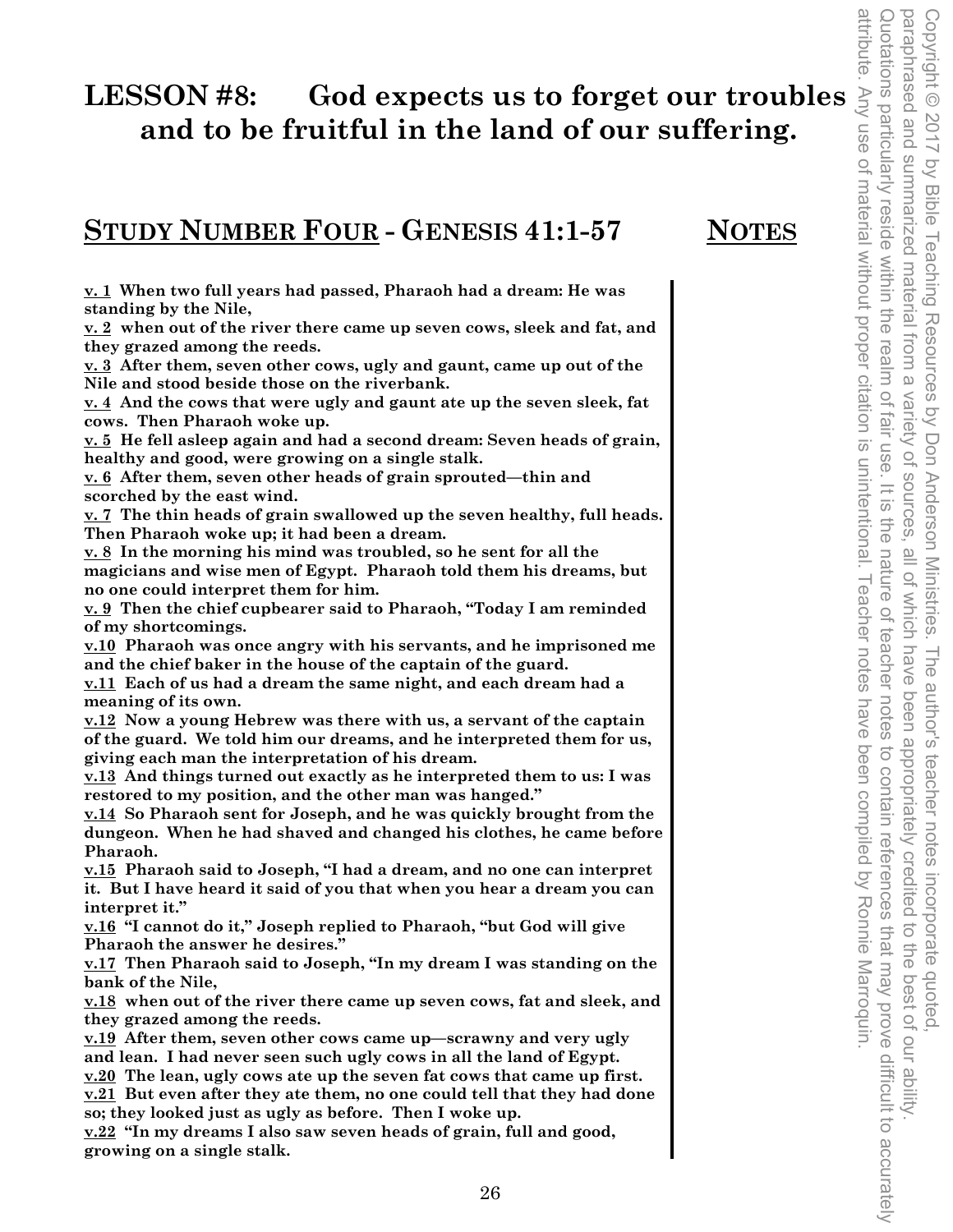**v.23 After them, seven other heads sprouted—withered and thin and scorched by the east wind.** 

**v.24 The thin heads of grain swallowed up the seven good heads. I told this to the magicians, but none could explain it to me."** 

**v.25 Then Joseph said to Pharaoh, "The dreams of Pharaoh are one and the same. God has revealed to Pharaoh what he is about to do.** 

**v.26 The seven good cows are seven years, and the seven good heads of grain are seven years; it is one and the same dream.** 

**v.27 The seven lean, ugly cows that came up after they did are seven years, and so are the seven worthless heads of grain scorched by the east wind: They are seven years of famine.** 

**v.28 It is just as I said to Pharaoh: God has shown Pharaoh what he is about to do.** 

**v.29 Seven years of great abundance are coming throughout the land of Egypt,** 

**v.30 but seven years of famine will follow them. Then all the abundance in Egypt will be forgotten, and the famine will ravage the land.** 

**v.31 The abundance in the land will not be remembered, because the famine that follows it will be so severe.** 

**v.32 The reason the dream was given to Pharaoh in two forms is that the matter has been firmly decided by God, and God will do it soon. v.33 And now let Pharaoh look for a discerning and wise man and put** 

**him in charge of the land of Egypt.** 

**v.34 Let Pharaoh appoint commissioners over the land to take a fifth of the harvest of Egypt during the seven years of abundance.** 

**v.35 They should collect all the food of these good years that are coming and store up the grain under the authority of Pharaoh, to be kept in the cities for food.** 

**v.36 This food should be held in reserve for the country, to be used during the seven years of famine that will come upon Egypt, so that the country may not be ruined by the famine."** 

**v.37 The plan seemed good to Pharaoh and to all his officials.** 

**v.38 So Pharaoh asked them, "Can we find anyone like this man, one in whom is the spirit of God?"** 

**v.39 Then Pharaoh said to Joseph, "Since God has made all this known to you, there is no one so discerning and wise as you.** 

**v.40 You shall be in charge of my palace, and all my people are to submit to your orders. Only with respect to the throne will I be greater than you."** 

**v.41 So Pharaoh said to Joseph, "I hereby put you in charge of the whole land of Egypt."** 

**v.42 Then pharaoh took his signet ring from his finger and put it on Joseph's finger. He dressed him in robes of fine linen and put a gold chain around his neck.** 

**v.43 He had him ride in a chariot as his second-in-command, and men shouted before him, "Make way!" Thus he put him in charge of the whole land of Egypt.** 

**v.44 Then Pharaoh said to Joseph, "I am Pharaoh, but without your word no one will lift hand or foot in all Egypt."** 

**v.45 Pharaoh gave Joseph the name Zaphenath-Paneah and gave him Asenath daughter of Potiphera, priest of On, to be his wife. And Joseph went throughout the land of Egypt.** 

**v.46 Joseph was thirty years old when he entered the service of Pharaoh king of Egypt. And Joseph went out from Pharaoh's presence and traveled throughout Egypt.** 

**v.47 During the seven years of abundance the land produced plentifully.**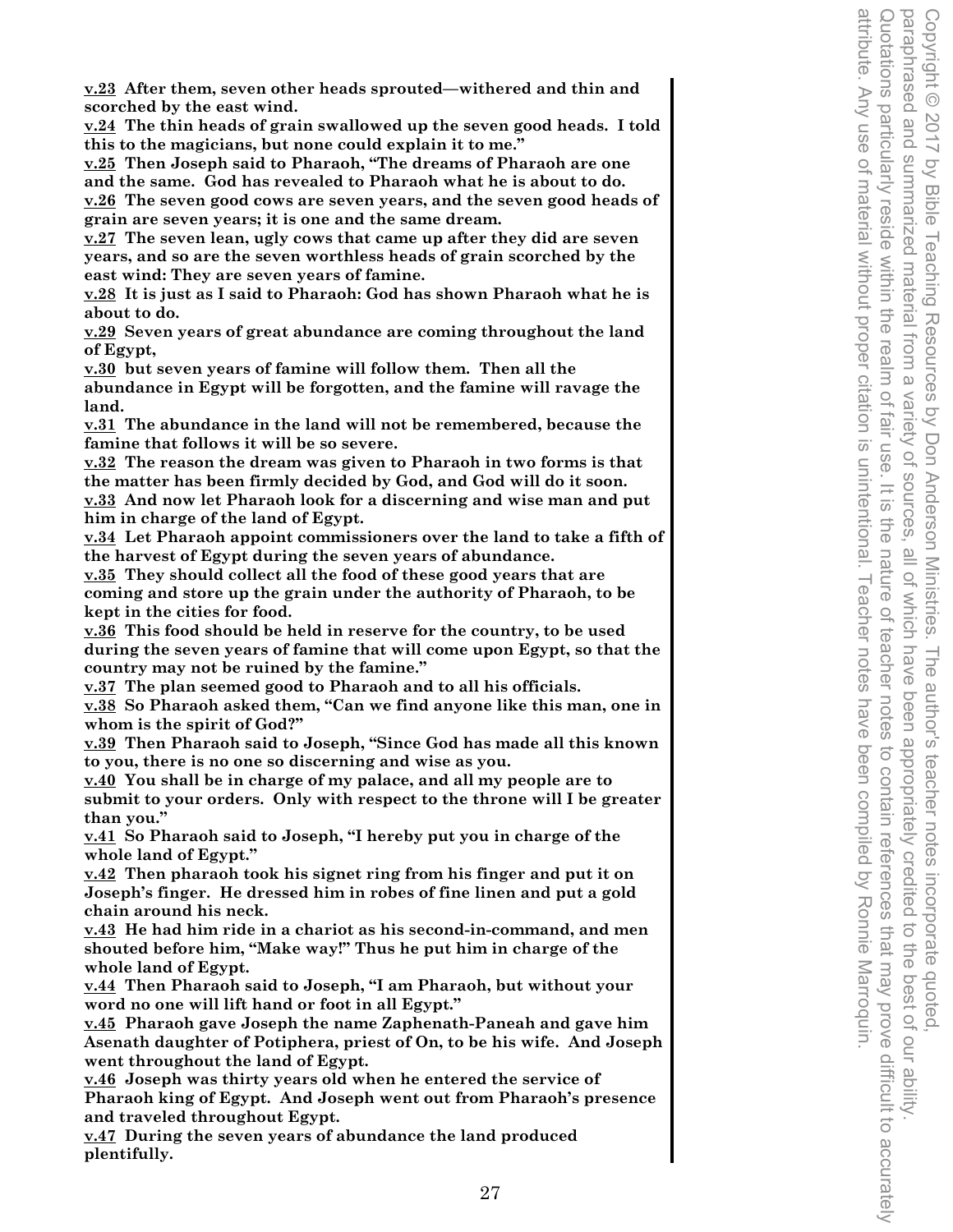**v.48 Joseph collected all the food produced in those seven years of abundance in Egypt and stored it in the cities. In each city he put the food grown in the fields surrounding it.** 

**v.49 Joseph stored up huge quantities of grain, like the sand of the sea; it was so much that he stopped keeping records because it was beyond measure.** 

**v.50 Before the years of famine came, two sons were born to Joseph by Asenath daughter of Potiphera, priest of On.** 

**v.51 Joseph named his firstborn Manasseh and said, "It is because God has made me forget all my trouble and all my father's household." v.52 The second son he named Ephraim and said, "It is because God has made me fruitful in the land of my suffering."** 

**v.53 The seven years of abundance in Egypt came to an end,** 

**v.54 and the seven years of famine began, just as Joseph had said. There was famine in all the other lands, but in the whole land of Egypt there was food.** 

**v.55 When all Egypt began to feel the famine, the people cried to Pharaoh for food. Then Pharaoh told all the Egyptians, "Go to Joseph and do what he tells you."** 

**v.56 When the famine had spread over the whole country, Joseph opened the storehouses and sold grain to the Egyptians, for the famine was severe throughout Egypt.** 

**v.57 And all the countries came to Egypt to buy grain from Joseph, because the famine was severe in all the world.** 

## **QUESTIONS:**

**1. Read <u>Genesis 41:1-57</u> and in your own words pull**  $\overline{\mathbf{Q}}_{\mathbf{S}}^{\mathbf{R}}$  **and**  $\overline{\mathbf{Q}}_{\mathbf{S}}^{\mathbf{R}}$  **and**  $\overline{\mathbf{Q}}_{\mathbf{S}}^{\mathbf{R}}$ **the main thought of this passage.**  have

attribute. Any use of material without proper citation is unintentional. Teacher notes have been compiled by Ronnie Marroquin. **2. How much longer did Joseph have to stay in prison, according to verse 1?**  Ronnie Marroquin.

# **3. In your own words describe Pharaoh's dream.**

attribute. Any use of material without proper citation is unintentional. I eacher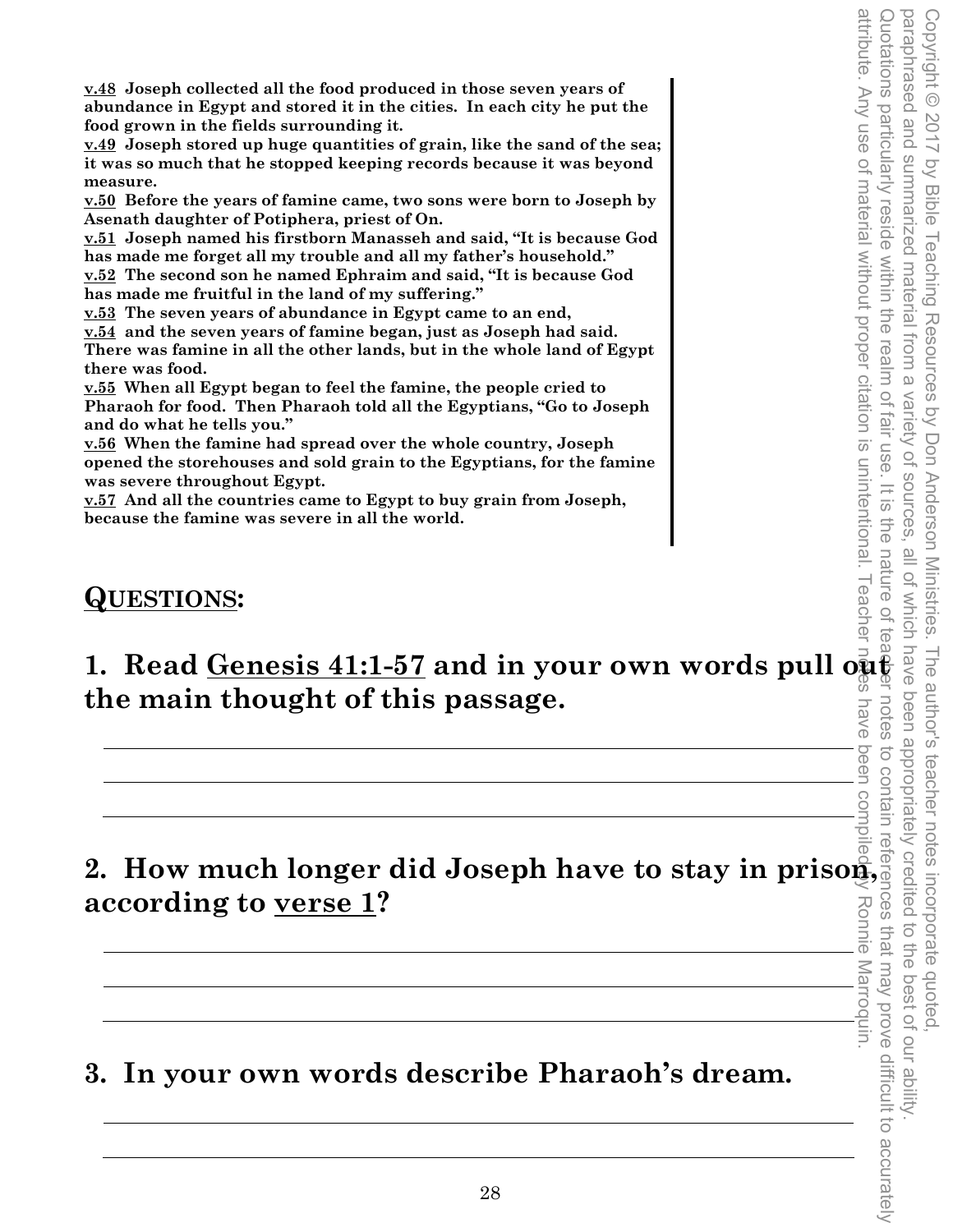**4. How is Joseph brought into the picture, according to a set of the verses 9-14?**<br> **4. How is Joseph brought into the picture, according to a set of a set of a set of a set of a set of a set of a set of a set of a set of verses 9-14?** 

**5. What is Joseph's interpretation of the dreams, according to verses 25-32?** 

**6. What does Pharaoh do for Joseph, according to verses 39-45?** 

**7. Describe Joseph's plan for solving the economic crisis coming upon Egypt in verses 46-49.** 

**8. What wonderful thing happened to Joseph in verses 50-52?**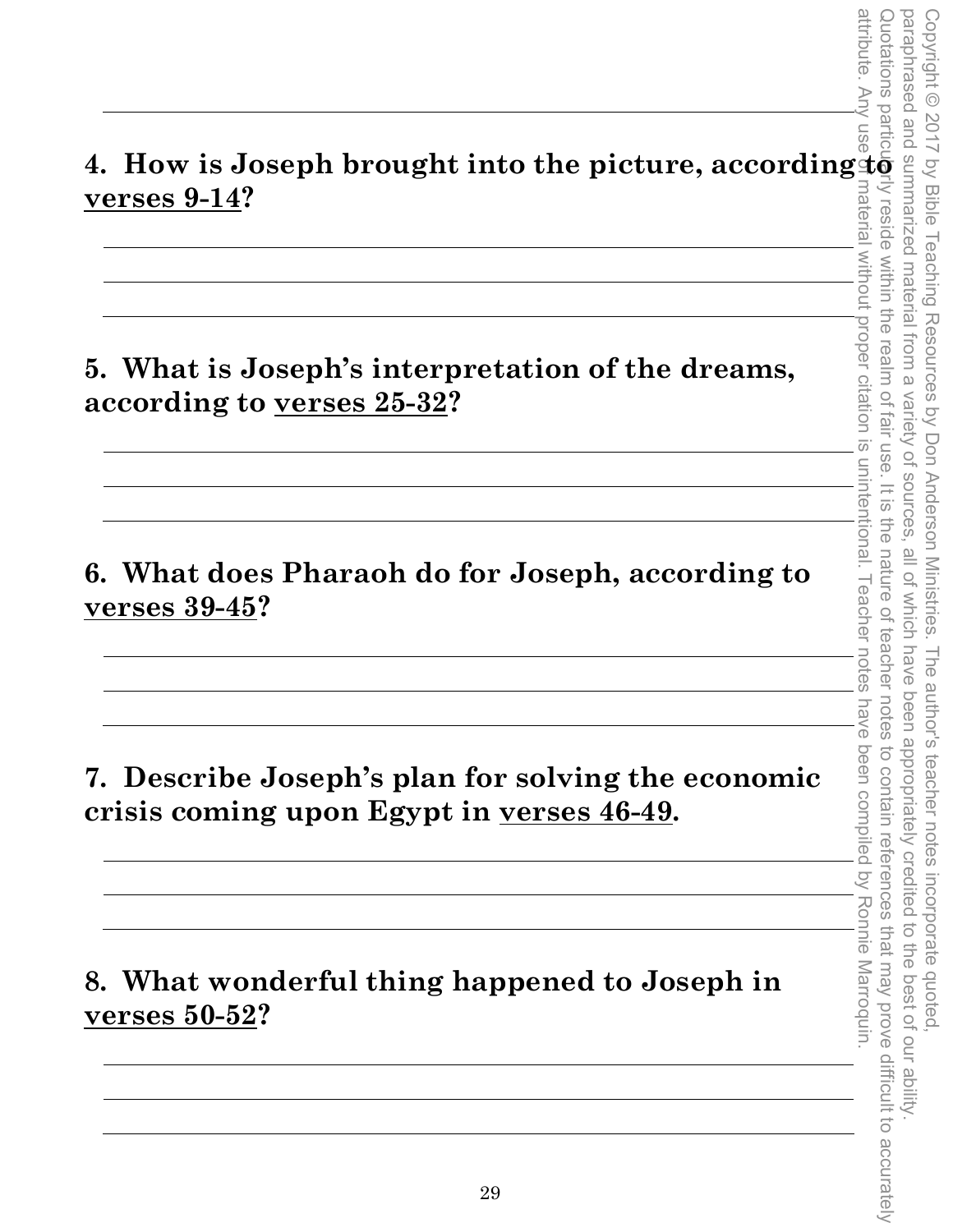**9. Which verse in the study has meant the most to you?**<br> **19. All in the study has meant the most to you?**<br>
<u>19. All is a discussed</u>

**10. What lesson have you learned from this study?** 

**LESSONS FROM THE PASSAGE:** 

**LESSON #1: When everything is on hold in our lives, God is working out His ultimate purpose.** 

Copyright © 2017 by Bible Teaching Resources by Don Anderson Ministries. The author's teacher notes incorporate quoted,

copyright © 2017 by Bible Teaching Resources by Don Anderson Ministries.

summarized material from a

reside within the realm of

material without

propel

si uoitet

fair use

 $rac{1}{\sqrt{2}}$ 

the nature o

teacher

notes

Ronnie Marroquin.

paraphrased and summarized material from a variety of sources, all of which have been appropriately credited to the best of our ability.

all of Which have

The author's teacher notes incorporate quoted,<br>have been appropriately credited to the best of our ability

Variety of sources

one beseurdered

- **LESSON #2: God's timing is always perfect.**
- attribute. Any use of material without proper citation is unintentional. Teacher notes have been compiled by Ronnie Marroquin. LESSON #3: Joseph never loses his confidence in God **and His faithfulness to the promises.**  ≲
- LESSON #4: How quickly God can make things happen **when He starts to work.**  yompiled by tain references

**LESSON #5: Joseph magnifies God before Pharaoh.** 

- **LESSON #6: Economics are truly in God's hands.**
- **LESSON #7: The blessing of God upon Joseph's life meets his every need.**
- **LESSON #6: Economics are truly in God's hands.**<br> **LESSON #7: The blessing of God upon Joseph's life**<br>
meets his every need.<br> **LESSON #8: God expects us to forget our troubles and**<br>
to be fruitful in the land of our suffer **to be fruitful in the land of our suffering.**  Quotations particularly reside within the realm of fair use. It is the nature of teacher notes to contain references that may prove difficult to accurately